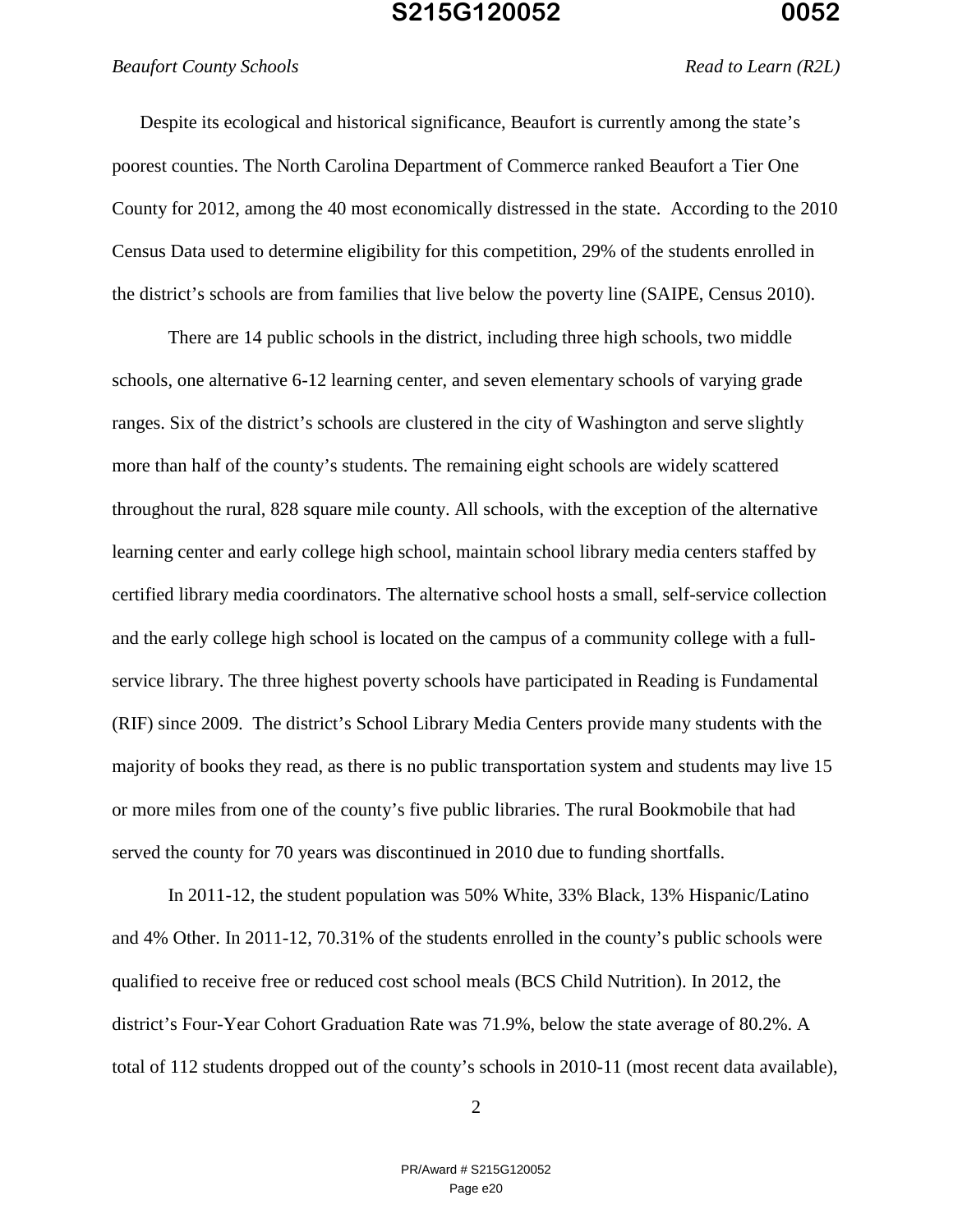### *Beaufort County Schools Read to Learn (R2L)*

resulting in a dropout rate of 5.02 compared to a statewide rate of 3.43 (North Carolina Department of Public Instruction-NCDPI). Table 1 displays the percentages and numbers of third grade students who were below Level 3 (Proficient) on the statewide End-of Grade test in Reading in 2011-12 at each of the district's five schools serving grade three.

| <b>School</b>          | # Valid Scores | <b>#Below Proficiency</b> | % Below Proficiency |
|------------------------|----------------|---------------------------|---------------------|
| <b>Bath Elementary</b> | რ.             |                           | 26.2                |

|  |  | Table 1: NC End-of-Grade Reading Test Results by School, 2011-12 (NCDPI) |  |  |  |  |
|--|--|--------------------------------------------------------------------------|--|--|--|--|

| <b>Bath Elementary</b>      | 65  | 17  | 26.2 |
|-----------------------------|-----|-----|------|
| <b>Chocowinity Primary</b>  | 82  | 12  | 14.6 |
| <b>JC Tayloe Elementary</b> | 266 | 84  | 31.6 |
| Northeast Elementary        | 56  | 24  | 42.9 |
| Snowden Elementary          | 29  | 11  | 37.9 |
| <b>TOTAL</b>                | 498 | 148 | 29.7 |

Table 2 captures the numbers and percentages of students scoring below proficiency in

2011-12, disaggregated by racial/ethnic, gender, and economic subgroups.

| Table 2: NC End-of-Grade Reading Test Results by Subgroup, 2011-12 (NCDPI) |  |  |  |
|----------------------------------------------------------------------------|--|--|--|
|----------------------------------------------------------------------------|--|--|--|

| Subgroup          | # Valid Scores | #Below      | % Below     |
|-------------------|----------------|-------------|-------------|
|                   |                | Proficiency | Proficiency |
| All students      | 498            | 148         | 29.7        |
| <b>Black</b>      | 151            | 64          | 42.4        |
| Hispanic          | 75             | 31          | 41.3        |
| Two or more races | 21             | 5           | 23.8        |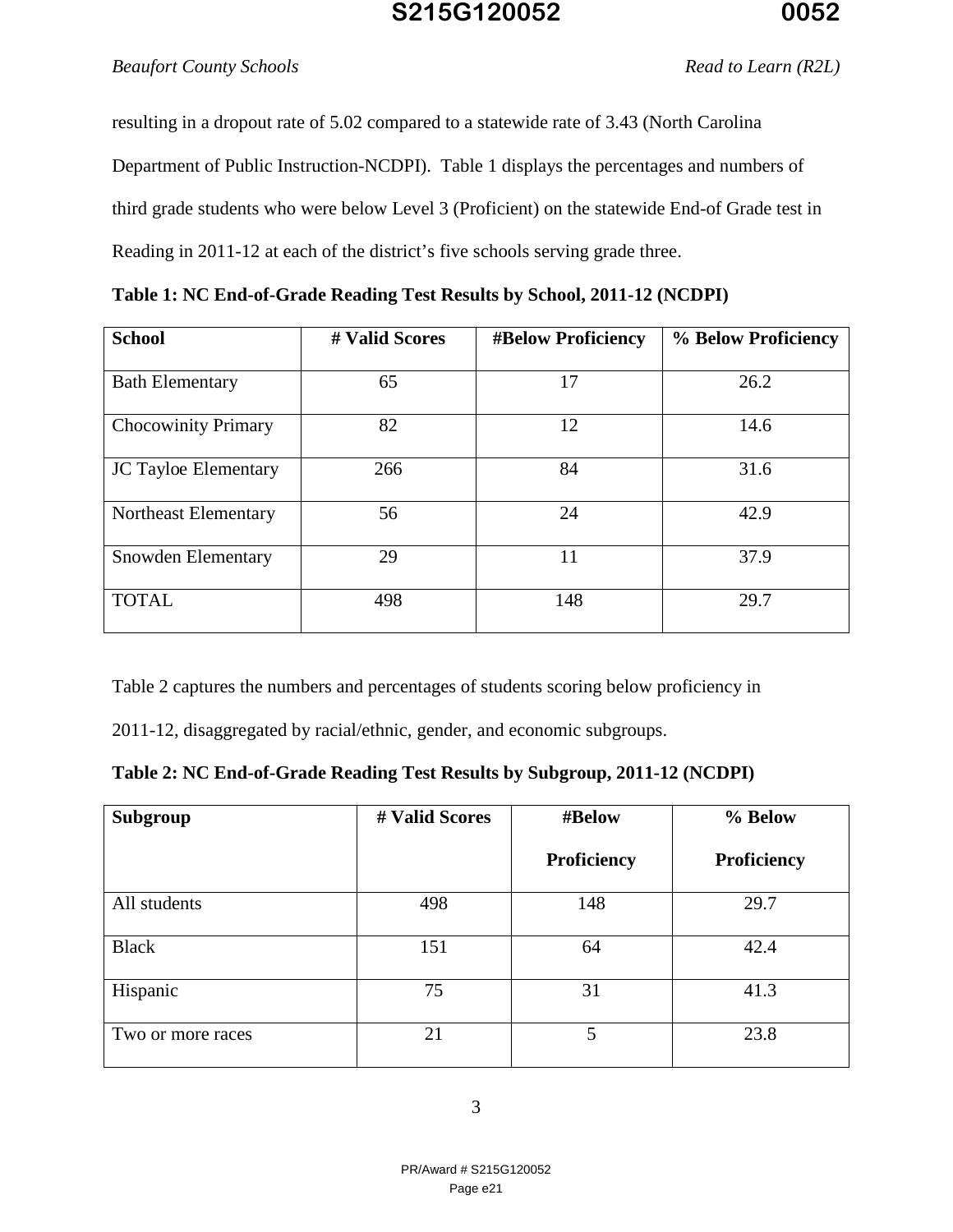### *Beaufort County Schools Read to Learn (R2L)*

| White                   | 250 | 48  | 19.2 |
|-------------------------|-----|-----|------|
|                         |     |     |      |
| Male                    | 252 | 82  | 32.5 |
| Female                  | 246 | 66  | 26.8 |
|                         |     |     |      |
| Econ. Disadvantaged     | 356 | 136 | 38.2 |
| Not Econ. Disadvantaged | 142 | 12  | 8.5  |

While the percentage of BCS students scoring below proficiency in reading remains unacceptably high, this number has steadily decreased in the past five years as the district has intensified efforts to identify struggling readers in Kindergarten through third grade and provide targeted interventions during this critical period of literacy acquisition. Table 3 displays the number and percentage of third graders below proficiency in reading between 2007 and 2012.

| Year    | # Valid Scores | <b>#Below Proficiency</b> | % Below Proficiency |
|---------|----------------|---------------------------|---------------------|
| 2011-12 | 498            | 148                       | 29.7                |
| 2010-11 | 603            | 208                       | 34.5                |
| 2009-10 | 595            | 223                       | 37.5                |
| 2008-09 | 601            | 233                       | 38.8                |
| 2007-08 | 547            | 253                       | 46.3                |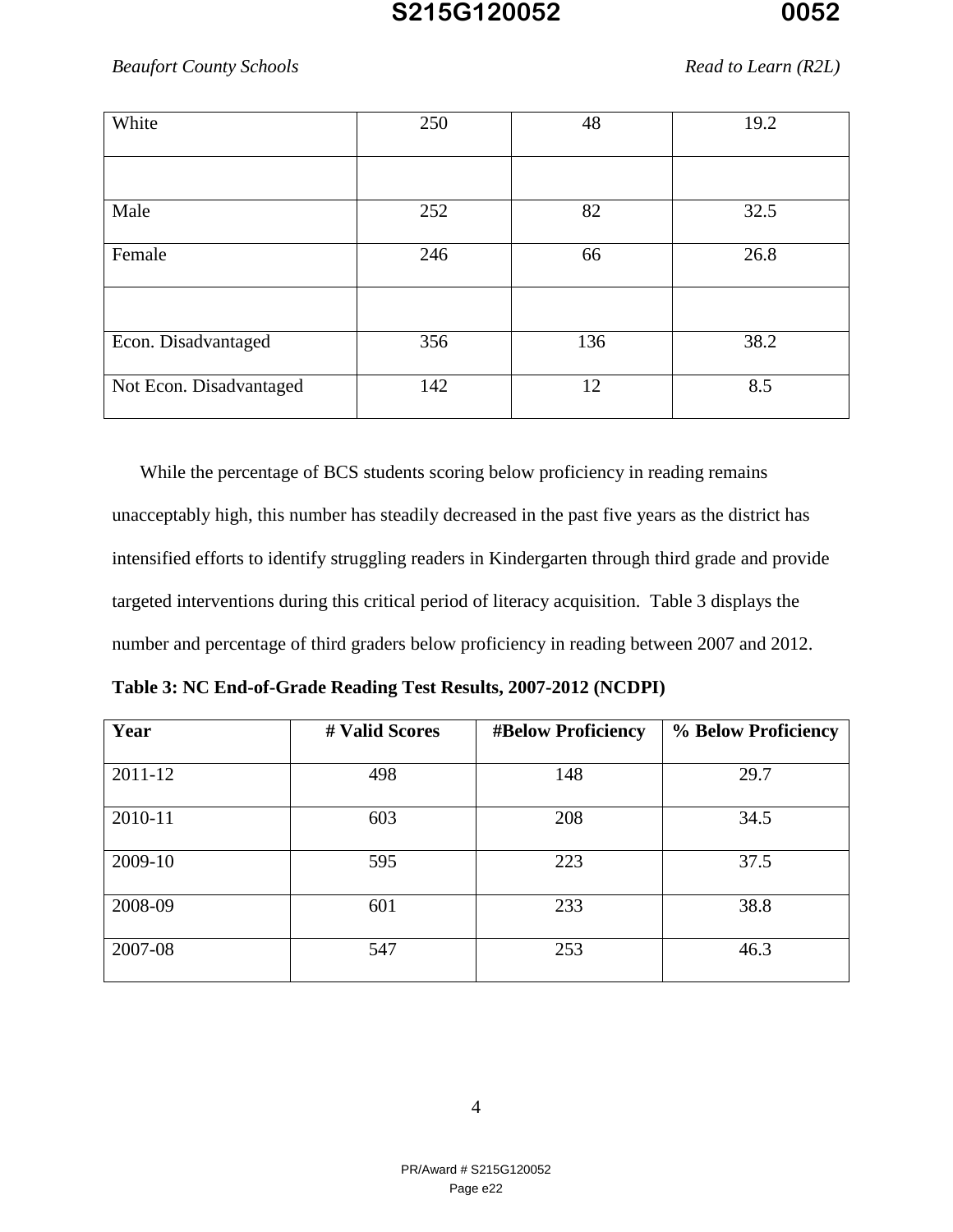#### *Beaufort County Schools Read to Learn (R2L)*

Beaufort County Schools is keenly aware of the strong linkage between reading proficiency and high school completion. According to Donald Hernandez, author of the 2011 study entitled *Double Jeopardy: How Third Grade Reading Skills and Poverty Influence High School Graduation,* students who don't read proficiently by third grade are four times more likely to leave school without a high school diploma than proficient readers. For those who couldn't master basic literacy skills by third grade, the rate is nearly six times greater. Struggling readers represent more than three fifths of those who eventually drop out or fail to graduate on time. Minority students who have spent some or most of their lives in poverty and are not proficient readers in third grade are in "double jeopardy," at the highest risk for dropping out of school (Hernandez, 2011). Table 4 display the numbers and percentages of Economically Disadvantaged third graders reading below proficiency between 2007 and 2012.

| Year    | # Valid Scores       | <b>#Below Proficiency</b> | % Below Proficiency  |
|---------|----------------------|---------------------------|----------------------|
|         | <b>Disadvantaged</b> | <b>Disadvantaged</b>      | <b>Disadvantaged</b> |
| 2011-12 | 356                  | 136                       | 38.2                 |
| 2010-11 | 416                  | 185                       | 44.5                 |
| 2009-10 | 413                  | 191                       | 46.2                 |
| 2008-09 | 359                  | 182                       | 50.7                 |
| 2007-08 | 319                  | 185                       | 58.0                 |

**Table 4: NC End-of-Grade Reading Test Results, Economically Disadvantaged, 2007-2012**

Table 5 tracks the number and percentage of third graders reading below proficiency who were also economically disadvantaged between 2007 and 2012. It is notable that while the number and percentage of students reading below proficiency has decreased overall and among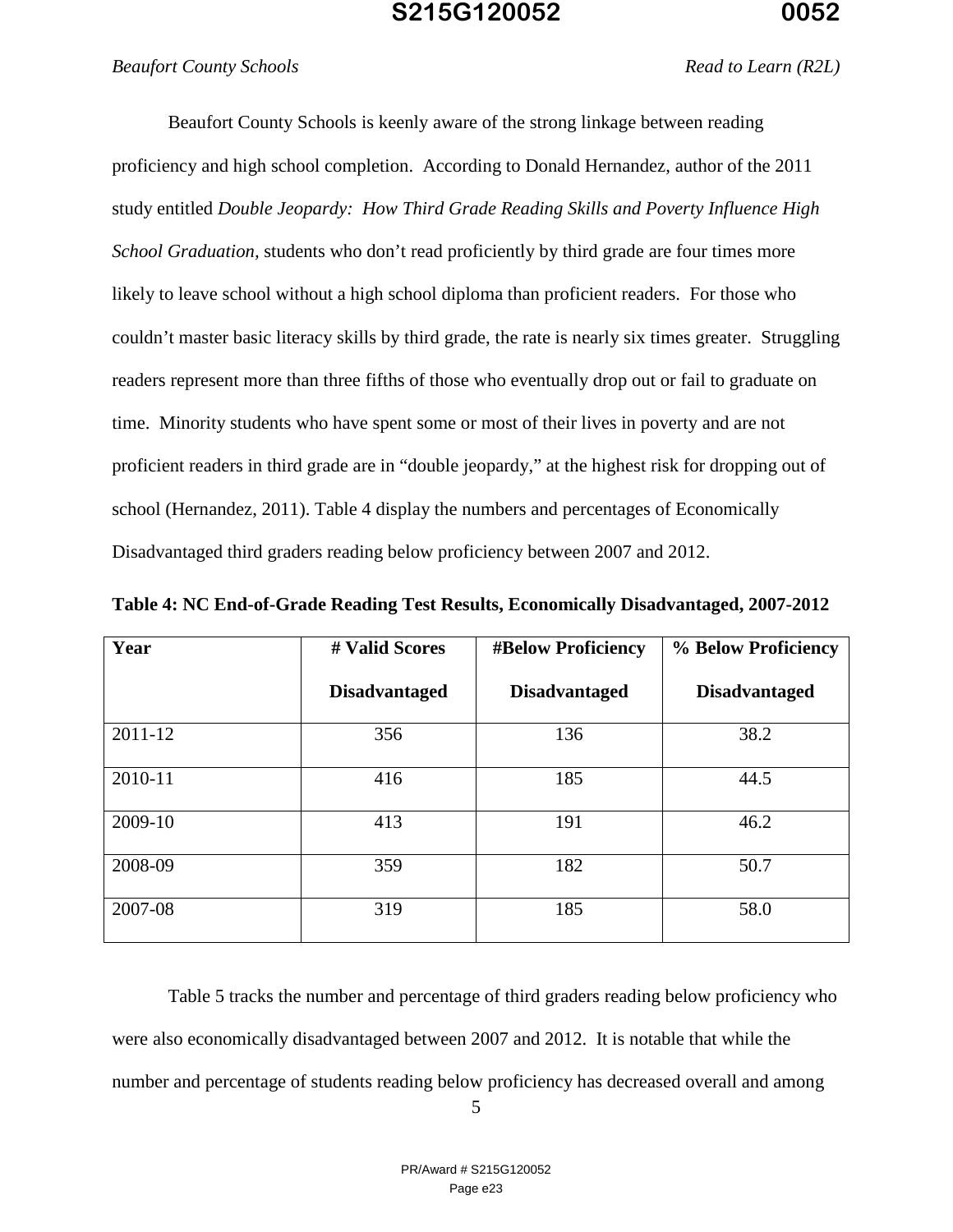the economically disadvantaged subgroup, the percentage of struggling students who are economically disadvantaged has increased.

| Year    | # Total below | #Below proficiency   | % Below Proficiency |
|---------|---------------|----------------------|---------------------|
|         | proficiency   | <b>Disadvantaged</b> | and Disadvantaged   |
| 2011-12 | 148           | 136                  | 91.9                |
| 2010-11 | 208           | 185                  | 88.9                |
| 2009-10 | 223           | 191                  | 85.6                |
| 2008-09 | 233           | 182                  | 78.1                |
| 2007-08 | 253           | 185                  | 73.1                |

|  | Table 5: Economically Disadvantaged and Below Proficiency, 2007-2012 (NCDPI) |  |
|--|------------------------------------------------------------------------------|--|
|  |                                                                              |  |

The current focus on literacy was jump-started in 2006-07 when a teacher of exceptional children (EC) was awarded a North Carolina State Improvement Project (NC SIP) Grant to support training in the Reading Foundations (RF) method and the purchase of classroom materials to promote literacy acquisition among EC students. Reading Foundations is a researchbased method designed to introduce teachers to the knowledge, skills & procedures needed to provide effective instruction for students with persistent reading difficulties. The following year, a combination of Title 1 and EC funds were used to send additional personnel to Reading Foundations training. In 2008-09, the original awardee became a certified RF trainer and was released from 50% of teaching duties to serve as a RF trainer for the district. The RF Trainer was transferred to a full-time curriculum support position in 2009-10 and remained in that role for the past three years. To date, approximately 250 EC teachers, regular education teachers, reading teachers, central office administrators, and school administrators have been trained in the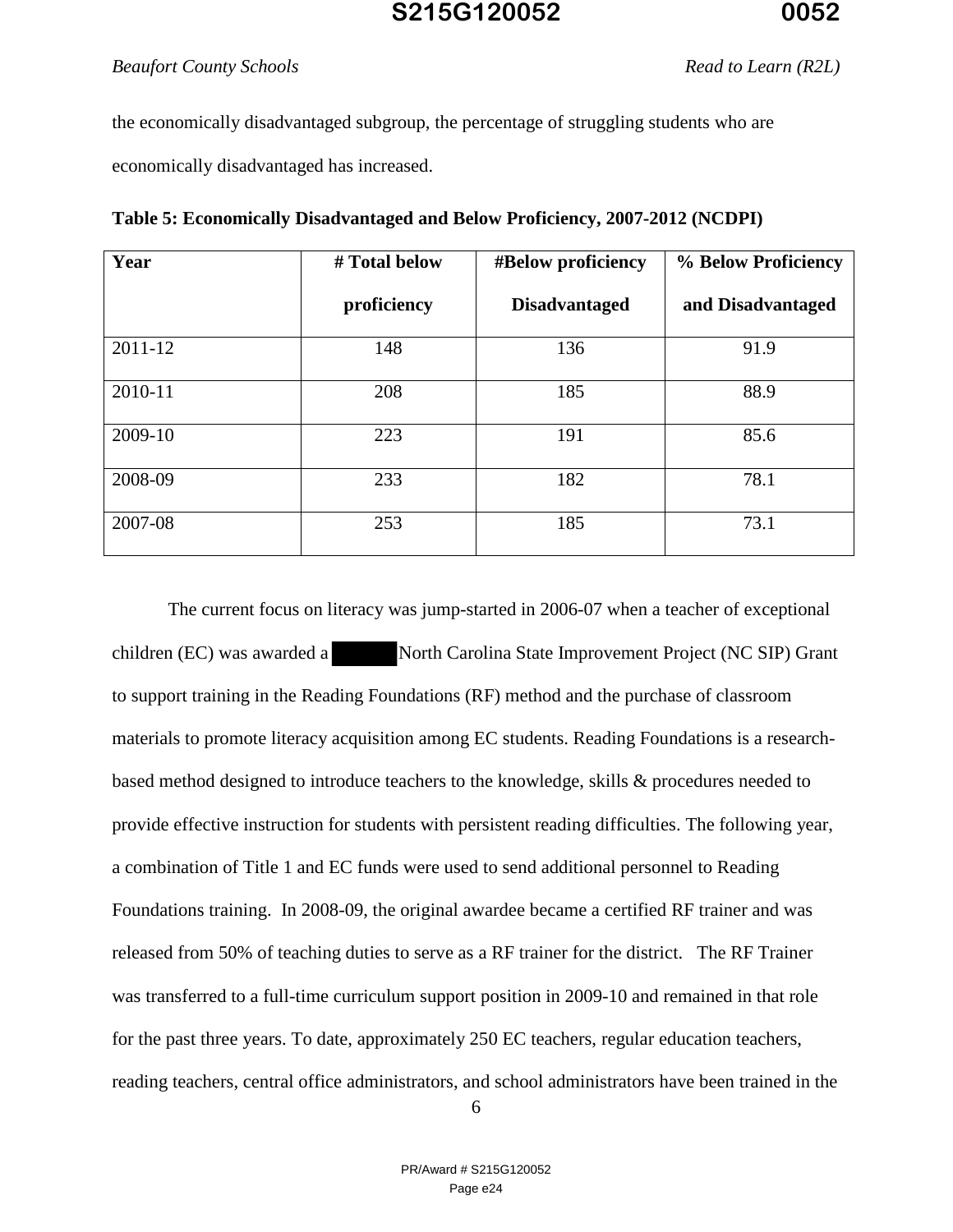#### *Beaufort County Schools Read to Learn (R2L)*

Reading Foundations method, which district leaders believe has contributed to steady increases in literacy achievement among all students, including those with disabilities.

| Year    | # Total valid scores | # Below proficiency | % Below                     |
|---------|----------------------|---------------------|-----------------------------|
|         | <b>Disabled</b>      | <b>Disabled</b>     | <b>Proficiency Disabled</b> |
| 2011-12 | 65                   | 40                  | 61.5                        |
| 2010-11 | 84                   | 54                  | 64.3                        |
| 2009-10 | 76                   | 48                  | 63.2                        |
| 2008-09 | 58                   | 45                  | 77.6                        |
| 2007-08 | 73                   | 54                  | 74.0                        |

**Table 6: NC End-of-Grade Reading Test Results, Students with Disabilities, 2007-2012** 

In 2010-11, school district funds were used to purchase a subscription to the DIBELS Next (Dynamic Indicators of Basic Early Literacy Skills) program and BCS funds were allocated to hire a full-time Instructional Specialist to utilize this product to measure and track reading skills of Kindergarten students. In 2011-12, Title I funds were earmarked to expand the DIBELS project through the employment of a second Instructional Specialist, enabling periodic, diagnostic assessment of all students in grades K-1. This same school year, the BCS Title I plan included a 12-month, contract with the Hill Center in Durham, NC to train a total of 89 K-5 teachers at four schools to implement research-based literacy strategies developed by the Hill Center. While BCS contributed to this initiative, district funds were supplemented by a grant to the Hill Center from the Mebane Foundation.

In July 2012, the North Carolina General Assembly ratified the "North Carolina Read to Achieve Program" which includes statewide funding for the purchase of the 3-D DIBELS Next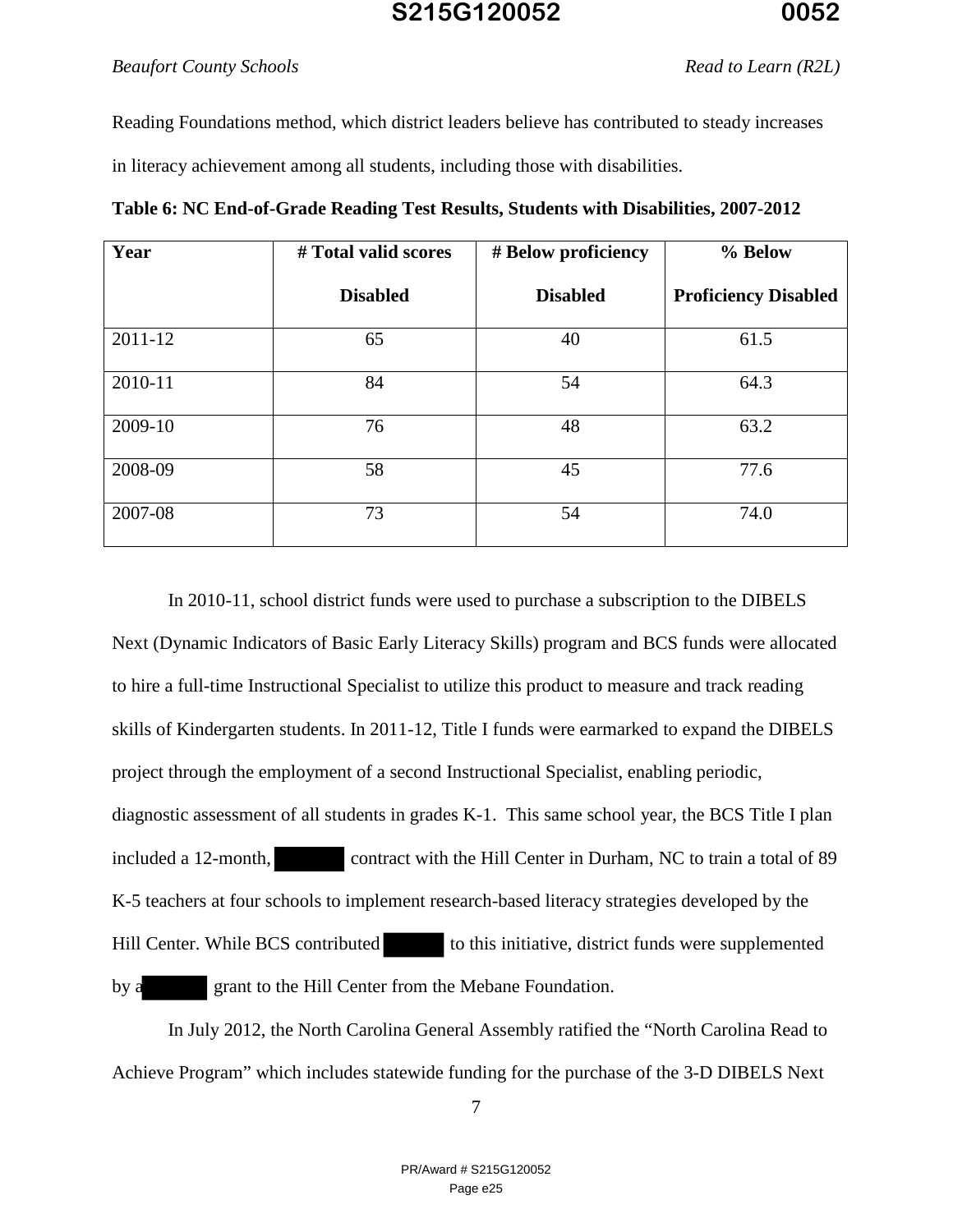### *Beaufort County Schools Read to Learn (R2L)*

diagnostic tool for grades K-3, an improved, browser-based version of the DIBELS Next product. By the opening day of school on August 27, all K-3 teachers in the district will have been trained in the use of 3-D DIBELS Next software. Every teacher will be assigned a touch screen tablet computer on which the 3-D application has been installed and will be provided with the instructional kits that support the 3-D software. The Read to Learn (R2L) initiative leverages all of the resources currently available and builds upon existing initiatives, with a goal of reducing by 50% the percentage of third grade students below proficiency in reading by September 2014.

#### **(b) Quality of the Project Design**

Read to Learn (R2L) responds to the Absolute Priority for this competition, providing childhood literacy activities and book distribution to approximately 2,600 students in grades PreK-3 attending six elementary schools in Beaufort County. The project additionally meets Competitive Preference Priorities 2, integrating the use of digital tools to assess student literacy and provide targeted interventions; Competitive Preference Priority 3, targeting students in grades PreK-3; and Competitive Preference Priority 4, as BCS is a rural LEA as defined in the notice inviting applications.

Longitudinal data suggest that Beaufort County Schools has made significant progress in the past five years, reducing the percentage of third graders who read below proficiency by 35.8% overall and within every subgroup as illustrated in Table 7.

| Table 7: Percent below proficiency by subgroup, 2007 and 2012 (NCDPI) |  |  |  |  |  |  |  |  |  |  |  |  |
|-----------------------------------------------------------------------|--|--|--|--|--|--|--|--|--|--|--|--|
|-----------------------------------------------------------------------|--|--|--|--|--|--|--|--|--|--|--|--|

| Subgroup | % Below Proficiency | % Below Proficiency | % Change |
|----------|---------------------|---------------------|----------|
|          | 2007                | 2012                |          |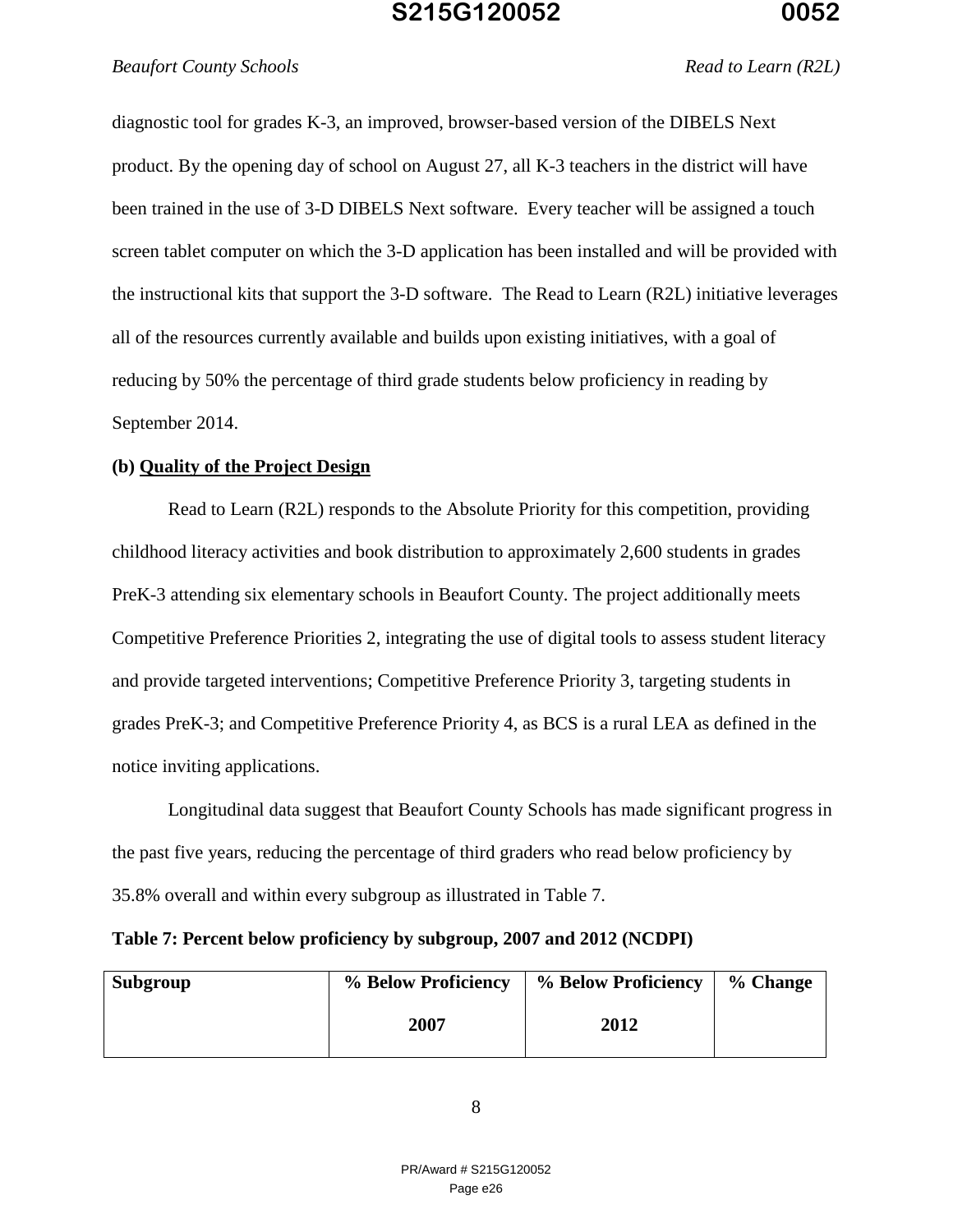#### *Beaufort County Schools Read to Learn (R2L)*

| All students                      | 46.3 | 29.7 | $-35.8$ |
|-----------------------------------|------|------|---------|
| <b>Black</b>                      | 62.9 | 42.4 | $-32.6$ |
| Hispanic                          | 65.6 | 41.3 | $-37.0$ |
| Multiracial/2 or more races       | 45.0 | 23.8 | $-47.1$ |
| White                             | 30.2 | 19.2 | $-36.4$ |
|                                   |      |      |         |
| Male                              | 47.7 | 32.5 | $-31.9$ |
| Female                            | 44.7 | 26.8 | $-40.0$ |
|                                   |      |      |         |
| <b>Students with Disabilities</b> | 74.0 | 61.5 | $-16.9$ |
|                                   |      |      |         |
| Econ. Disadvantaged               | 58.0 | 38.2 | $-34.1$ |
| Not Econ. Disadvantaged           | 29.8 | 8.5  | $-71.5$ |

While the gaps between most subgroups have narrowed, the reverse is true for gender and economic subgroups. Most striking are the differing magnitudes of change in Economically Disadvantaged and Not Disadvantaged subgroups in the past five years. As indicated earlier, an increasing percentage of the district's struggling readers live in poverty. The design of this project incorporates research-based strategies linked to literacy gains among economically disadvantaged and intervention-resistant students including those with disabilities. Grant funds will be used to implement Hill Center strategies in all schools serving K-3 students; increase the number of K-3 students reached by Hill Center programs; extend the number of hours and days struggling K-3 readers receive literacy instruction; supplement the quality and quantity of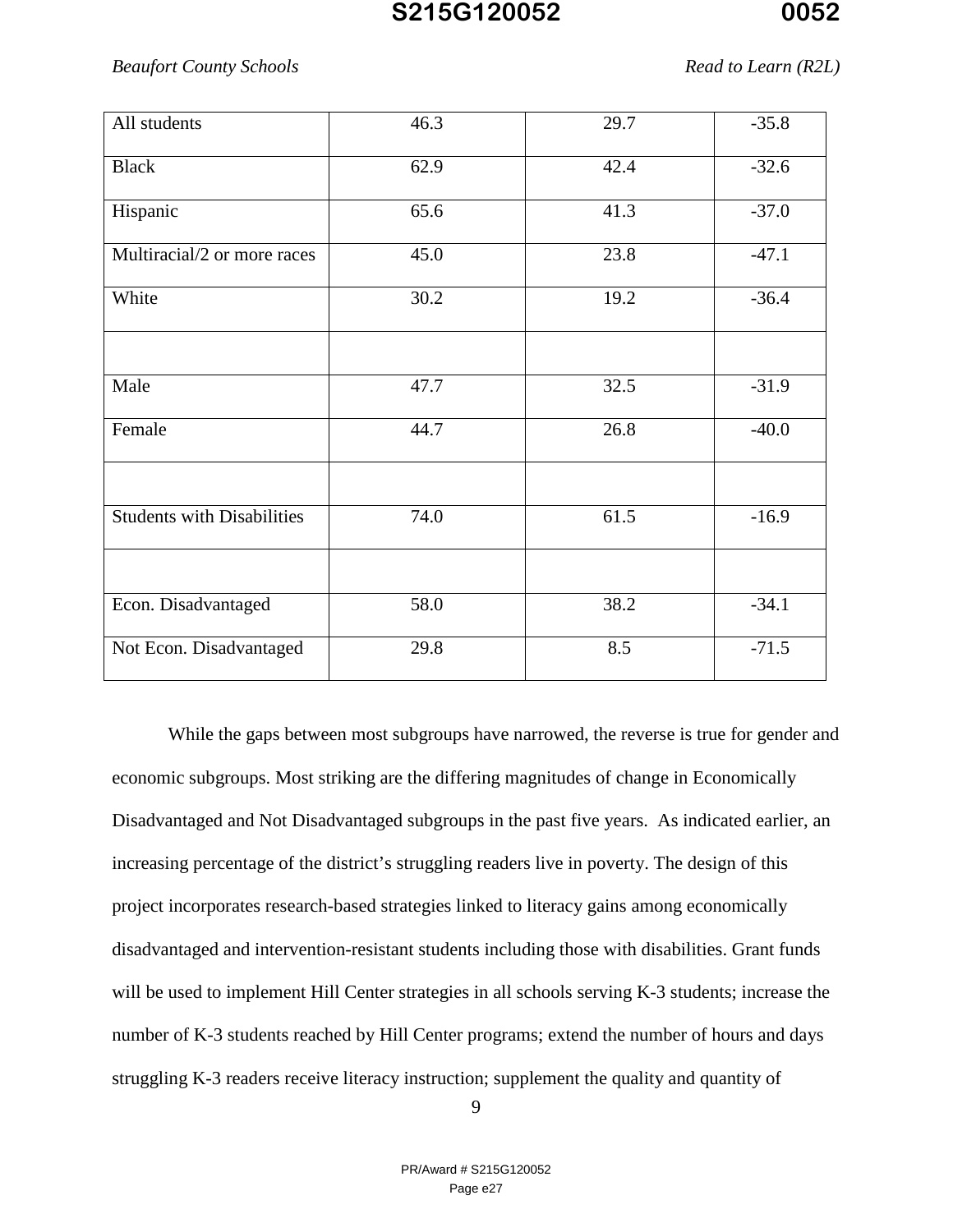### *Beaufort County Schools Read to Learn (R2L)*

technology-based reading interventions available to K-3 students; and extend the Reading is Fundamental Books for Ownership program to all PK-3 students attending the district's schools. The table below outlines the goals, objectives, and SMART Outcomes to be achieved by the R2L project during the 24-month grant cycle.

| 1. Provide Hill Center resources at all BCS schools serving K-3 students.                |                                        |                             |  |  |  |
|------------------------------------------------------------------------------------------|----------------------------------------|-----------------------------|--|--|--|
| Objective                                                                                | <b>SMART Outcome</b>                   | <b>Activities</b>           |  |  |  |
| 1.1. Train K-3 staff at                                                                  | 1.1.1. By January 2014, 12 teachers (4 | Schedule training sessions, |  |  |  |
| additional 3 schools in                                                                  | x 3 schools) will complete HillRAP     | conduct training            |  |  |  |
| Hill Center strategies                                                                   | training.                              |                             |  |  |  |
|                                                                                          | 1.1.2. By January 2014, 3              | Schedule training sessions, |  |  |  |
|                                                                                          | Kindergarten teachers at 3 schools     | conduct training            |  |  |  |
|                                                                                          | will complete HillHELP training.       |                             |  |  |  |
|                                                                                          | 1.1.3. By January 2014, 34 K-3         | Schedule training sessions, |  |  |  |
|                                                                                          | General Education teachers at 3        | conduct training            |  |  |  |
|                                                                                          | schools will complete Hill Center      |                             |  |  |  |
|                                                                                          | Reading Strategies training.           |                             |  |  |  |
| 1.2 Provide Hill Center                                                                  | 1.2.1 By spring semester 2013,         | Revise schedules to permit  |  |  |  |
| programming at 3                                                                         | HillRAP and HillHELP will be           | implementation of HillRAP   |  |  |  |
| additional schools                                                                       | implemented at 3 additional schools.   | and HillHELP                |  |  |  |
| 2. Use 3-D DIBELS Next data to provide targeted interventions to struggling K-3 readers. |                                        |                             |  |  |  |
| 2.1. Collect regular,                                                                    | 2.1.1. By October, of each school year | Review data; provide        |  |  |  |
| periodic literacy data on                                                                | the Beginning of Year (BOY)            | targeted interventions for  |  |  |  |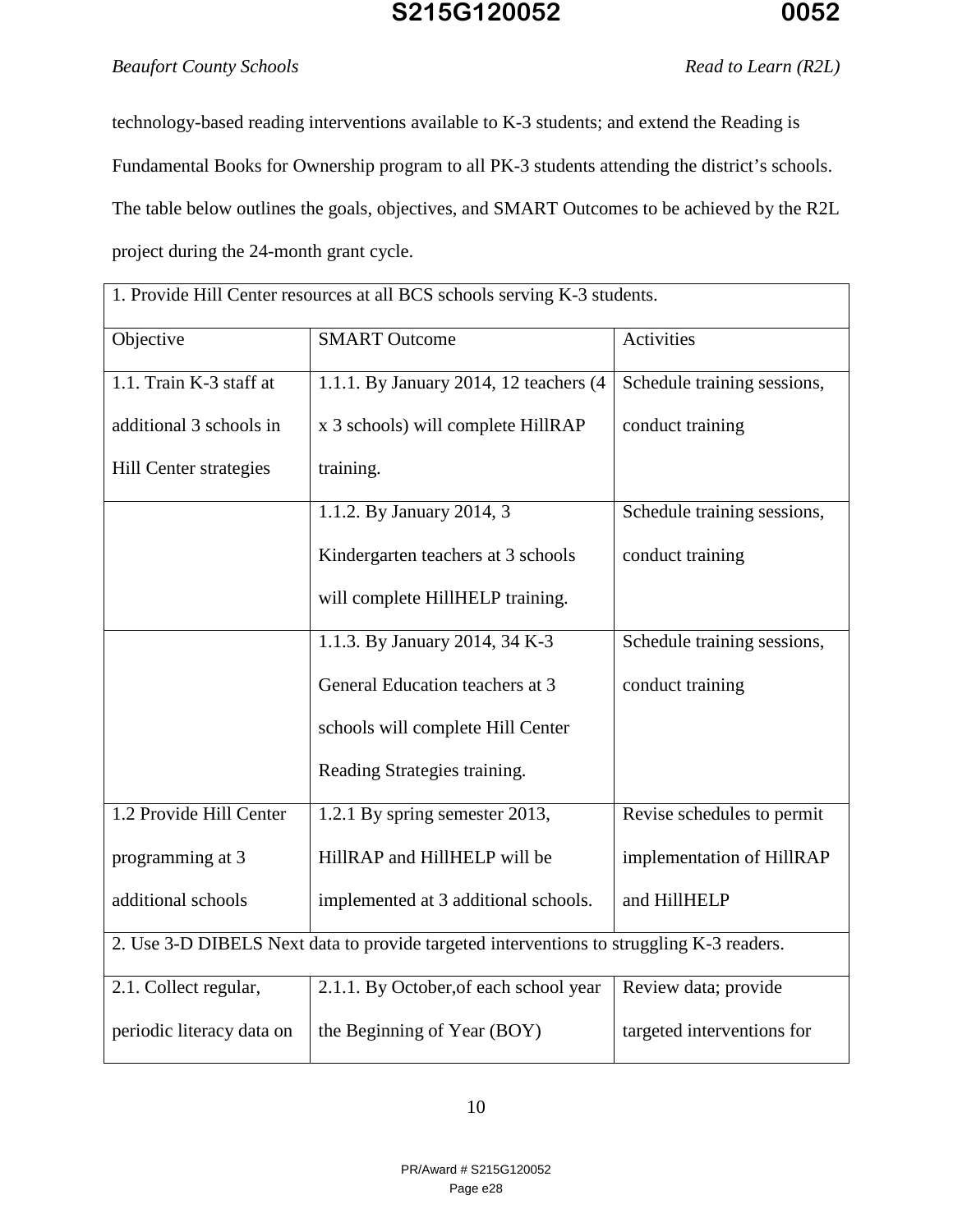| all K-3 students      | DIBELS assessment will be                                                     | students reading below          |
|-----------------------|-------------------------------------------------------------------------------|---------------------------------|
|                       | completed for all K-3 students.                                               | proficiency                     |
|                       | 2.1.2. By February of each school                                             | Review data; provide            |
|                       | year, the Middle of Year (MOY)                                                | targeted interventions for      |
|                       | DIBELS assessment will be                                                     | students reading below          |
|                       | completed for all K-3 students.                                               | proficiency                     |
|                       | 2.1.2. By May of each school year,                                            | Review data; provide            |
|                       | the End of Year (EOY) DIBELS                                                  | targeted interventions for      |
|                       | assessment will be completed for all                                          | students reading below          |
|                       | K-3 students.                                                                 | proficiency                     |
|                       | 3. Provide expanded learning time for K-3 students reading below proficiency. |                                 |
| 3.1. Implement        | 3.1.1. By the beginning of spring                                             | Recruit/hire afterschool        |
| afterschool literacy  | semester 2013 and 2014, implement                                             | staff; recruit/enroll students; |
| enrichment program    | an afterschool literacy enrichment                                            | contract transportation;        |
|                       | program for students scoring below                                            | prepare schedule                |
|                       | proficiency on the MOY DIBELS                                                 |                                 |
|                       | assessment.                                                                   |                                 |
| 3.2. Implement summer | 3.1.2. During 2013 and 2014,                                                  | Recruit/hire afterschool        |
| literacy enrichment   | implement a summer literacy                                                   | staff; recruit/enroll students; |
| program/Reading Camp  | enrichment program/Reading Camp                                               | contract transportation;        |
|                       | for students scoring below proficiency                                        | prepare schedule                |
|                       | on the EOY DIBELS assessment.                                                 |                                 |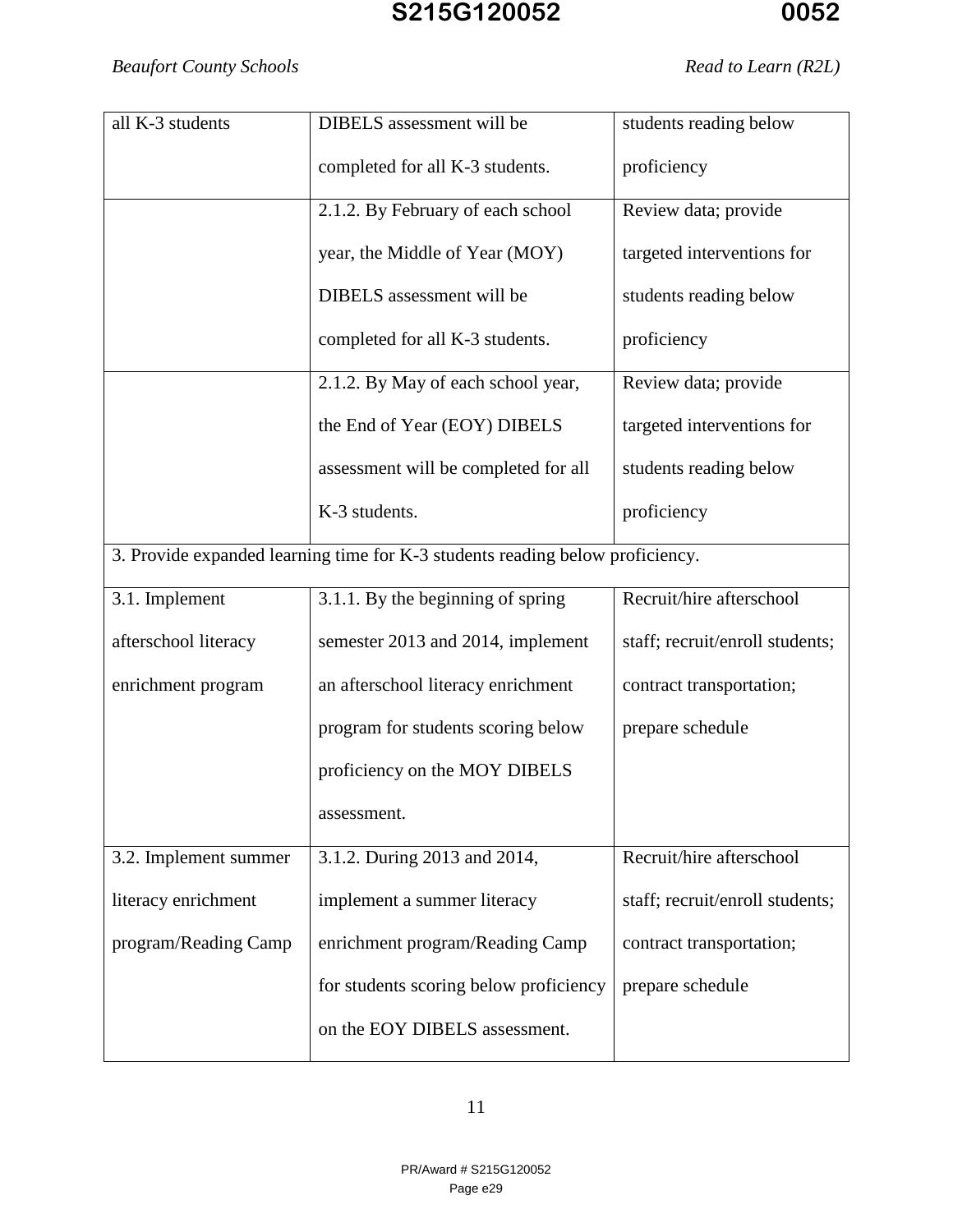| 4. Expand technology-based interventions available to all K-3 students. |                                                                                               |                             |  |  |  |  |
|-------------------------------------------------------------------------|-----------------------------------------------------------------------------------------------|-----------------------------|--|--|--|--|
| 4.1 Obtain subscriptions                                                | 4.1.1. By January 2013, FastForWord                                                           | Purchase licenses; train    |  |  |  |  |
| to online literacy                                                      | will be available to all K-3 BCS                                                              | teachers in use of program  |  |  |  |  |
| intervention programs                                                   | students                                                                                      |                             |  |  |  |  |
|                                                                         | 4.1.2. By June 2013, Learning Oasis                                                           | Purchase licenses; train    |  |  |  |  |
|                                                                         | will be available to all K-3 BCS                                                              | teachers in use of program  |  |  |  |  |
|                                                                         | students                                                                                      |                             |  |  |  |  |
|                                                                         | 5. Extend BCS Reading is Fundamental program to 4 additional schools serving PreK-3 students. |                             |  |  |  |  |
| 5.1. Conduct RIF                                                        | 5.1.1. By January 2013, a new RIF                                                             | Draft revised RIF contract; |  |  |  |  |
| distributions throughout                                                | contract will be executed to include 4                                                        | execute contract; purchase  |  |  |  |  |
| the school year and                                                     | additional sites and summer book                                                              | books; schedule             |  |  |  |  |
| during summer                                                           | distributions                                                                                 | distributions               |  |  |  |  |
| programming                                                             |                                                                                               |                             |  |  |  |  |

### **(c) Quality of the Project Services**

In recognition of the need for all K-3 students to acquire sound literacy skills, North Carolina General Statute was amended in July 2012 to include the goal that "every student read at or above grade level by the end of third grade and continue to progress in reading proficiency so that he or she can read, comprehend, integrate, and apply complex texts needed for secondary education and career success." Beginning in August 2012, the literacy skills of every K-3 student in Beaufort County will be assessed in the beginning, middle, and end of the school year using the 3-D Reading DIBELS Next program, funded by the North Carolina General Assembly. The comprehensive design of Read to Learn (R2L) integrates the diagnostic and prescriptive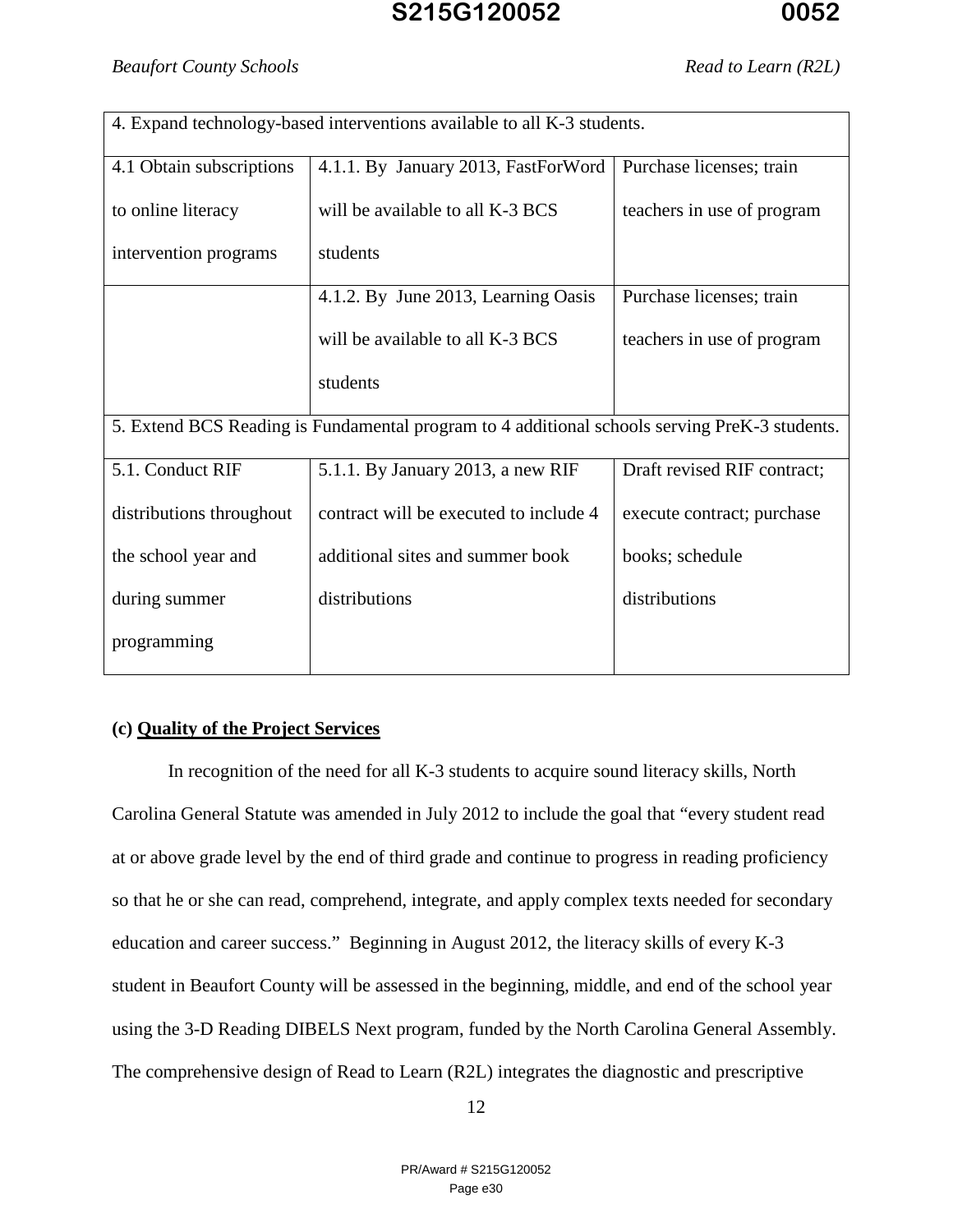*Beaufort County Schools Read to Learn (R2L)*

results of the DIBELS beginning (BOY), middle (MOY), and end of year (EOY) assessments to identify struggling students throughout the year and help teachers deliver appropriate interventions in a timely manner.

Within the first nine-week grading period of the school year, teachers will administer the DIBELS assessment to all K-3 students and provide targeted interventions based on assessment results. In 2012-13, students at the lowest level of proficiency attending four of the district's lowest performing schools will receive 45 minutes per day of intensive remediation from teachers trained in the Hill Reading Achievement Program (HillRAP) for the remainder of the school year. The HillRAP curriculum is based on the multisensory structured language approach to reading and is designed for implementation on a 4:1 student-teacher ratio. Each level of the HillRAP program includes carefully selected materials for providing individualized instruction and involves students in phonological awareness activities, phonics instruction, fluency practice, and reading comprehension. Independent research studies by the Watson School of Education at UNC-Wilmington (Walser, 2012), RTI International (Downing, 2009), and Duke University for Child and Family Policy all concluded that students participating in the HillRAP program made significant gains in reading achievement that were attributable to the program.

Grant funds will be used to expand the HillRAP program to the remaining three schools serving K-3students to avail all struggling readers in the district an opportunity to benefit from this effective method. Four teachers from each site will be trained as HillRAP tutors by Hill Center staff during a 12-month period. In addition, the Hill Center will provide professional development in literacy strategies to a total of 34 K -3 teachers K-3 at these schools (draft contract attached).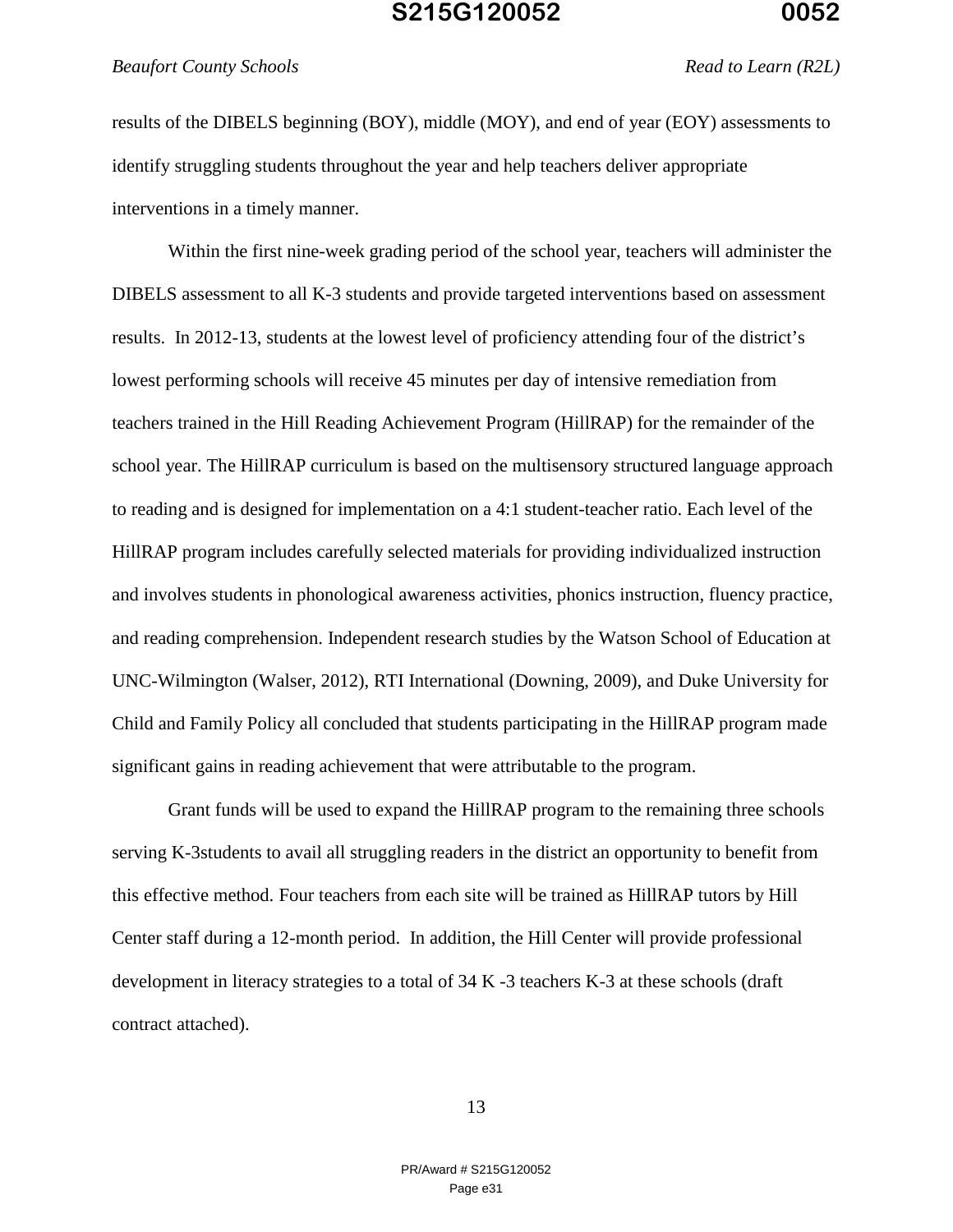#### *Beaufort County Schools Read to Learn (R2L)*

Another reading program being implemented at the district's low performing "Focus School" is Fast ForWord, an Internet-based intervention that has met the national What Works Clearinghouse (WWC) evidence standards for inclusion in its database. Fast ForWord incorporates "brain fitness exercises" to improve reading skills. The corporate website (http://www.scilearn.com) provides links to hundreds of articles that support or review this product. Grant funds will be used to purchase 200 FastForWord licenses for use at the six schools serving students in grades K-3. Teachers will place students in a FastForWord intervention cycle based on DIBELS BOY and MOY scores.

A 2008 research report by the International Reading Association concluded that "poor children start kindergarten with lower entry level reading skills and take longer to acquire higherlevel reading skills as they move through elementary school" (Douglas and Monteil, 2008). As Hernandez noted, "Children whose families live in poverty…miss school frequently because of health or family concerns. They slip behind in summer with little access to stimulating educational programs or even regular meals" (Hernandez, 2011).

Students who test below proficiency on the Middle of Year (MOY) DIBELS assessment will be offered the opportunity to attend afterschool literacy enrichment sessions two days per week for the remainder of the school year. Afterschool programming will include a 45-minute session of HillRAP plus 45 minutes of interaction with the FastForWord program. Salaries of afterschool teachers will be paid with grant funds, as well as bus transportation for students requiring a ride home.

Grant-funded summer programming will also be provided to students who test below proficiency on the end of year (EOY) DIBELS assessment. Although the North Carolina Read to Achieve Program does not require summer Reading Camps until 2014, Beaufort County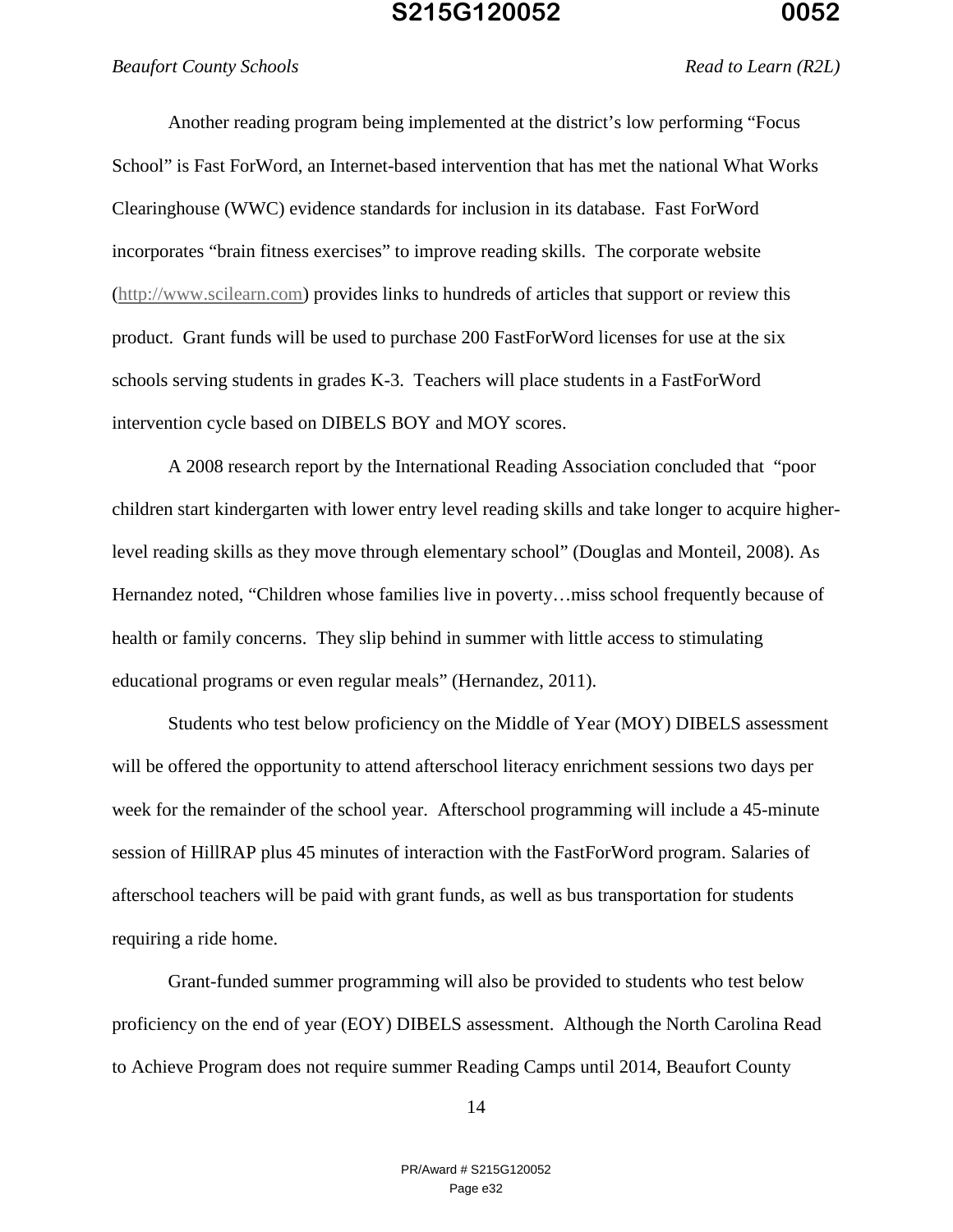### *Beaufort County Schools Read to Learn (R2L)*

Schools will offer a voluntary 4-week summer literacy enrichment program in 2013 to rising third graders who are reading below proficiency on the second grade EOY DIBELS assessment. The aim of this effort will be to diminish the number of students who begin third grade below proficiency and may ultimately be recommended for grade retention at the end of grade three. Summer programming will include HillRAP, and and , a computerbased learning tool that provides learners with differentiated reading, writing, and vocabulary activities based on the Lexile framework.

Heyns has reported that summer reading is the single summer activity that is most strongly and consistently related to summer learning and the best predictor of summer reading is whether books are in the home (Heyns, 1978). In a recent study of 70,000 15-year olds in 27 countries, Evans, Kelly, Sikora and Treiman (2012) found that young people with books in their homes remained in school three years longer than children in bookless homes. This group of researchers concluded that the impact of access to books on school success was as strong or stronger than economic factors. Schubert and Becker (2010) studied 2,810 children in Germany with similar backgrounds and discovered that the number of books in the home was a strong predictor of reading achievement when other aspects of the home environment were controlled. Reflective of these data, Harvard professor James Kim has created the READS model (Reading Enhances Achievement During Summer), which provides free books to low-income students to read during summer vacation and promotes summer reading among teachers and parents. The U.S. Department of Education awarded Dr. Kim a \$15.5 million grant in 2010 to implement this model in Durham, North Carolina and evaluate its impact.

To assure that BCS students have books in their homes, grant funds will be used to expand the district's Reading is Fundamental program to all PreK-3 schools in the district. The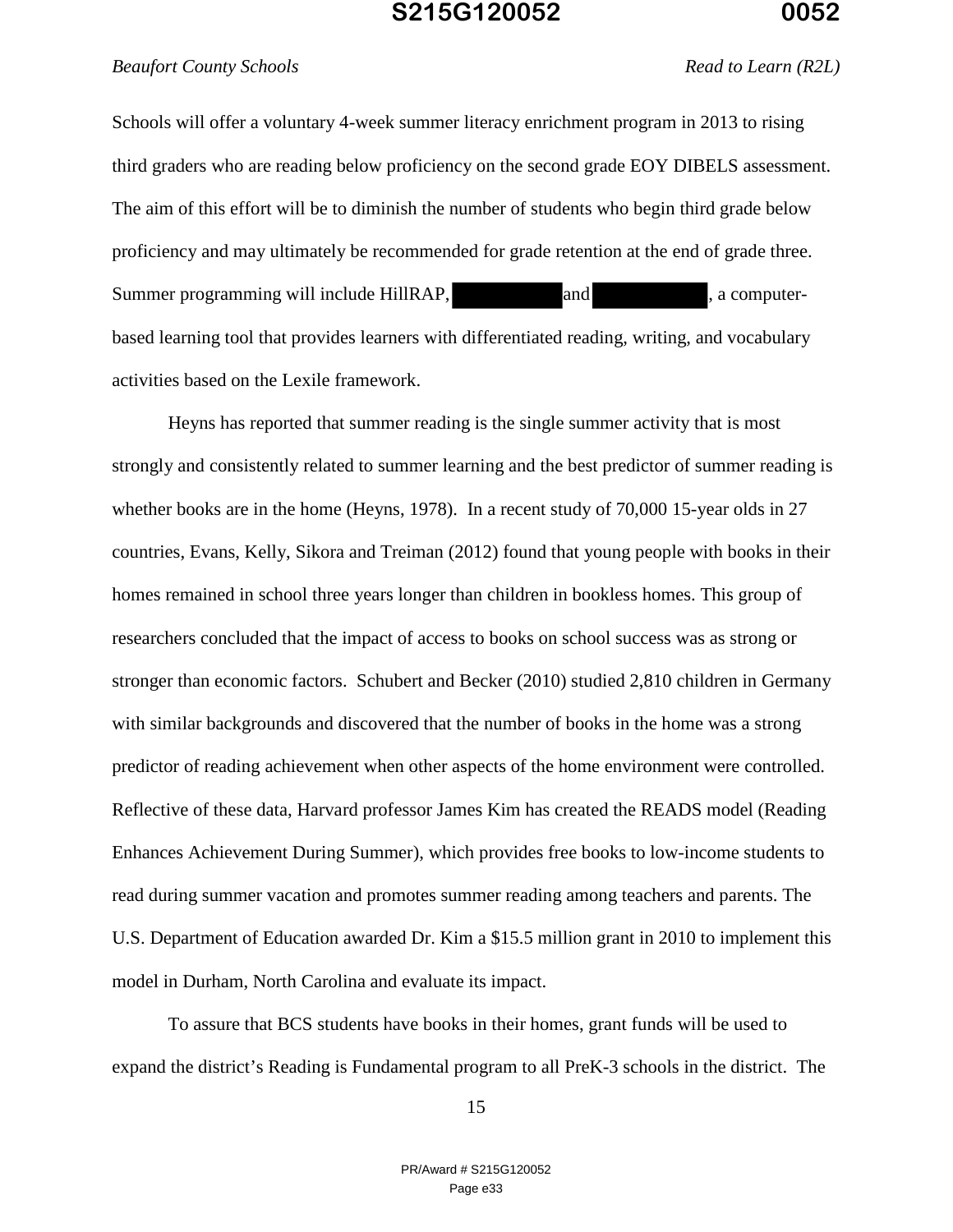#### *Beaufort County Schools Read to Learn (R2L)*

current RIF initiative, which began in 2009, serves the three highest poverty schools in Beaufort County and has been subsidized through federal and private RIF grants. While all PreK-3 students will select three free books during the school year, participants in summer literacy activities will select one free book per week. A meeting with parents/guardians will be conducted prior to the beginning of summer programming, at which reading engagement strategies will be shared and modeled.

#### **(d) Adequacy of Resources**

Ensuring literacy acquisition by the end of third grade is cost effective in both short and long terms, preventing grade retention and increasing the likelihood that students will graduate from high school and lead productive lives. Educating a student in Beaufort County for one additional year would have cost \$9,209 in 2010-11 (http://www.ncreportcard.com/src/). Over the course of his or her lifetime, a single high school dropout costs the nation approximately \$260,000 in lost earnings, taxes, and productivity (Amos, 2008). Sixty percent (60%) of America's prison inmates are illiterate and 85% of all juvenile offenders have reading problems (US Department of Education, 2009). In 2010, the annual cost to incarcerate an adult inmate in North Carolina was \$29,965 (Henrichson, 2012). The American Correctional Association estimates that, on average, it costs states \$240.99 per day -- around \$88,000 a year -- for every youth in a juvenile facility (American Correctional Association, 2008).

The table below outlines the estimated annual cost per student of the various services that will be provided by during the 24-month grant cycle. All students will receive some combination of these services, at a maximum cost of for students receiving all services. After the grant cycle ends, teachers will continue to use Hill Center strategies without further cost and Fast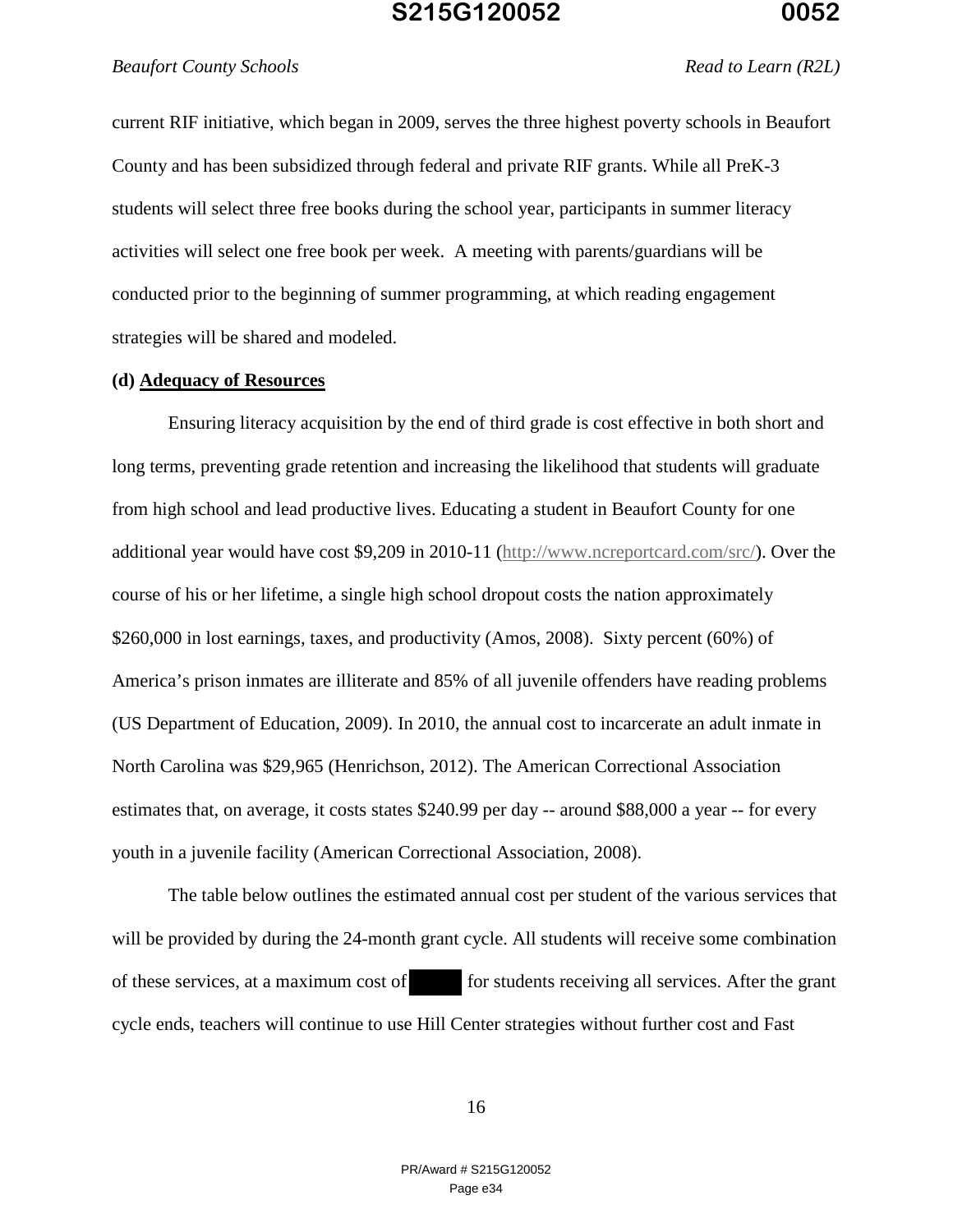### *Beaufort County Schools Read to Learn (R2L)*

ForWord licenses that initially cost each can be maintained for an annual fee. RIF

books and teacher/tutor salaries will be recurrent expenditures.

| <b>Description</b>     | Cost           | <b>Students served</b> | <b>Cost Per Student per year</b> |
|------------------------|----------------|------------------------|----------------------------------|
| <b>Fast ForWord</b>    | year license   | 1 per license          |                                  |
| Learning Oasis         | 1-year license | 1 per license          |                                  |
| Hill Center strategies |                | 4,800/2 yrs            |                                  |
| RIF books-school year  | year           | 2,400                  |                                  |
| RIF books-summer       |                | 100                    |                                  |
| Afterschool tutoring   |                | 200                    |                                  |
| Summer camp            |                | 100                    |                                  |

### **(e) Quality of the Management Plan**

 Beaufort County Schools is the applicant and fiscal agent responsible for execution and oversight of this project. The BCS Finance Department ensures, supports, and monitors the financial resources of the school system and individual schools, assuring that Generally Accepted Accounting Procedures (GAAPS) are followed as required by state and federal law. The district prepares a comprehensive annual financial report that encompasses all the funds and account groups of the school system. The audit is performed as soon as possible after the close of each fiscal year by a certified public accountant or by an accountant certified by the Local Government Commission as qualified to audit local government accounts.

BCS is an experienced manager of competitive federal grants, having received four awards from the U.S. Department of Education since 2003. The strength of the management plan lies in utilizing existing organizational structures and personnel to achieve project objectives.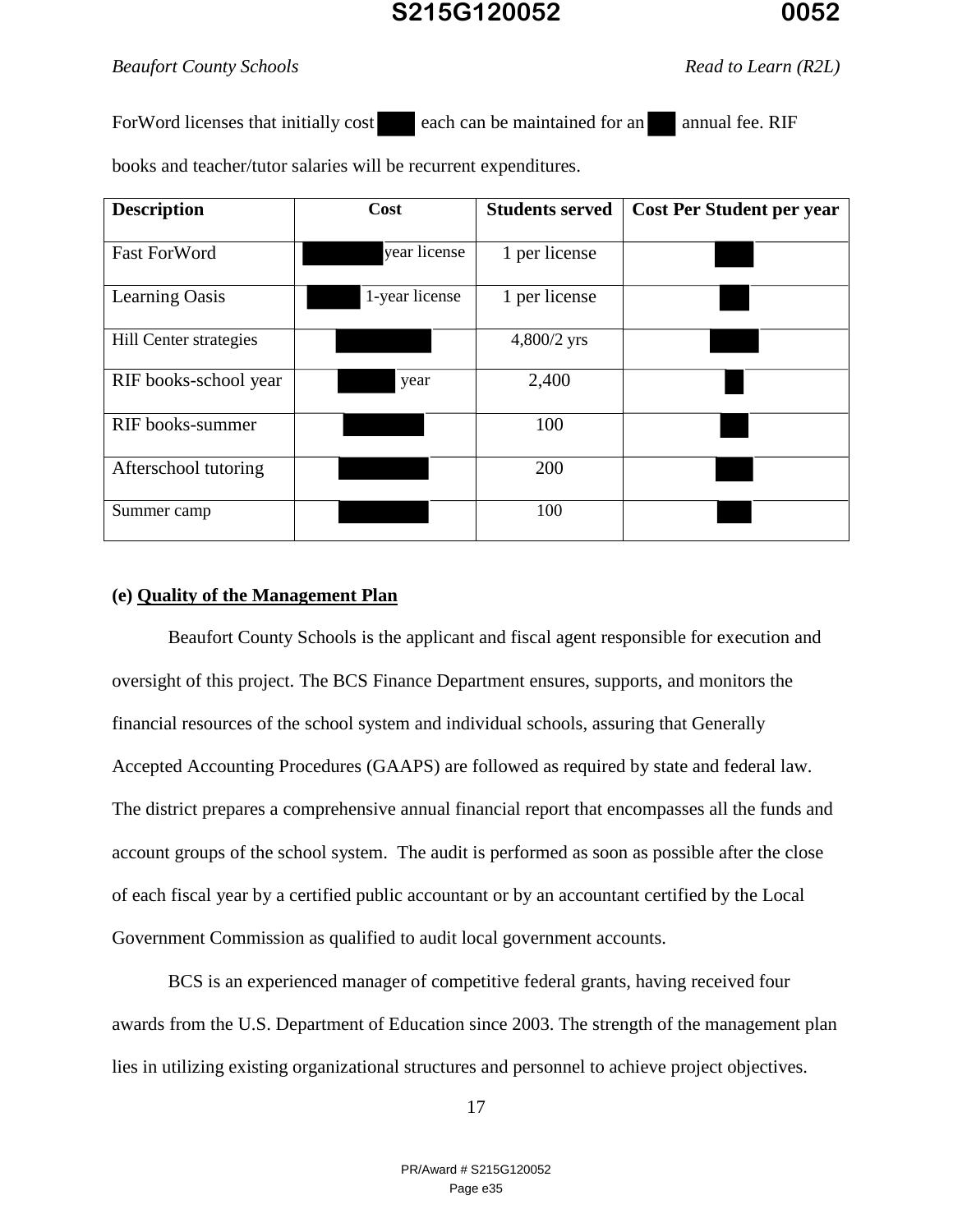#### *Beaufort County Schools Read to Learn (R2L)*

The district's Internal Auditor is a registered user of the G-5 system and will be responsible for financial transactions related to the project. The Director of Grants and Development will provide general project oversight; serve as liaison between the Project Director and the BCS Finance Department; and assist with the Reading is Fundamental expansion in her role as BCS RIF Coordinator (resume attached).

Glenda Moore, K-5 Curriculum Coordinator, will serve as Project Director (resume attached). Ms. Moore is a key member of the District Literacy Team, which consists of the Superintendent; the Director of Federal Programs; three countywide instructional specialists; the Director of Exceptional Children; 2 principal representatives; and the 6-12 Curriculum Coordinator. The District Literacy Team will serve as the Advisory Board for this project. Ms. Moore is currently overseeing the training and deployment of the 3-D DIBELS Next assessment initiative, which is a critical component of the R2L project. Ms. Moore will derive 50% of her salary from this grant and will dedicate an average of 20 hours per week to grant management.

After each periodic DIBELS assessment, teachers will have immediate access to student data so they can appropriately group students, target interventions, and progress monitor. The District Literacy Team will analyze DIBELS data, draft recommendations, and present the information to principals at a Leadership Data Meeting. Principals will then meet with their School Data Teams to discuss district, school, and classroom-level data. The table below presents a timeline of project activities throughout the 24-month grant cycle.

| <b>Time Frame</b> | <b>Task</b> | <b>Person</b> | <b>Milestone</b> |
|-------------------|-------------|---------------|------------------|
|                   |             | Responsible   |                  |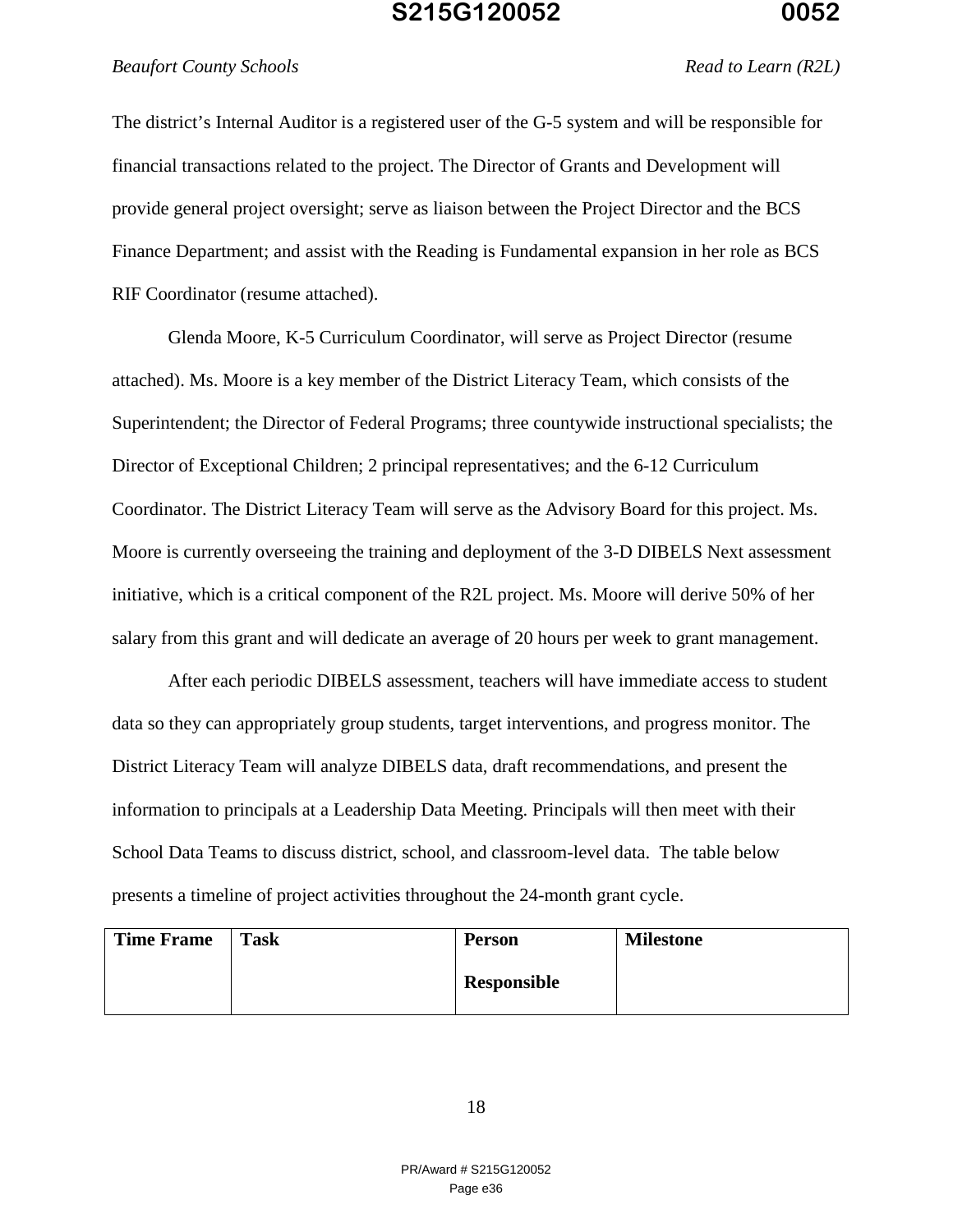## *Beaufort County Schools Read to Learn (R2L)*

| October 2012  | Execute grant contract;     | Project Director;       | Contract executed; local      |
|---------------|-----------------------------|-------------------------|-------------------------------|
|               | Publicize award             | Superintendent;         | newspapers and media          |
|               |                             | Public Information      | outlets publicize grant       |
|               |                             | Officer                 | award                         |
| October 2012  | Identify/recruit teachers   | <b>Project Director</b> | Teachers identified;          |
|               | who will receive Hill       |                         | registration information sent |
|               | Center training             |                         | to Hill Center                |
| January 2013- | Schedule Hill Center        | Project Director;       | Teachers trained              |
| January 2014  | training; deliver training  | Hill Center staff       |                               |
| November      | Purchase FastForWord;       | Project Director;       | Licenses purchased;           |
| 2012          | train teachers in use of    | Scientific              | teachers trained              |
|               | program                     | Learning trainers       |                               |
| December      | Revise annual RIF contract  | Project Director;       | RIF contract revised;         |
| 2012          | to include additional sites | Director of Grants      | revised contract executed     |
|               |                             | and Development         |                               |
|               |                             | (RIF Coordinator)       |                               |
| January 2013  | Order RIF books for         | Project Director;       | Books ordered; books          |
|               | distribution; schedule      | Director of Grants      | received; distributions       |
|               | distributions               | and Development         | scheduled                     |
|               |                             | (RIF Coordinator)       |                               |
|               |                             |                         |                               |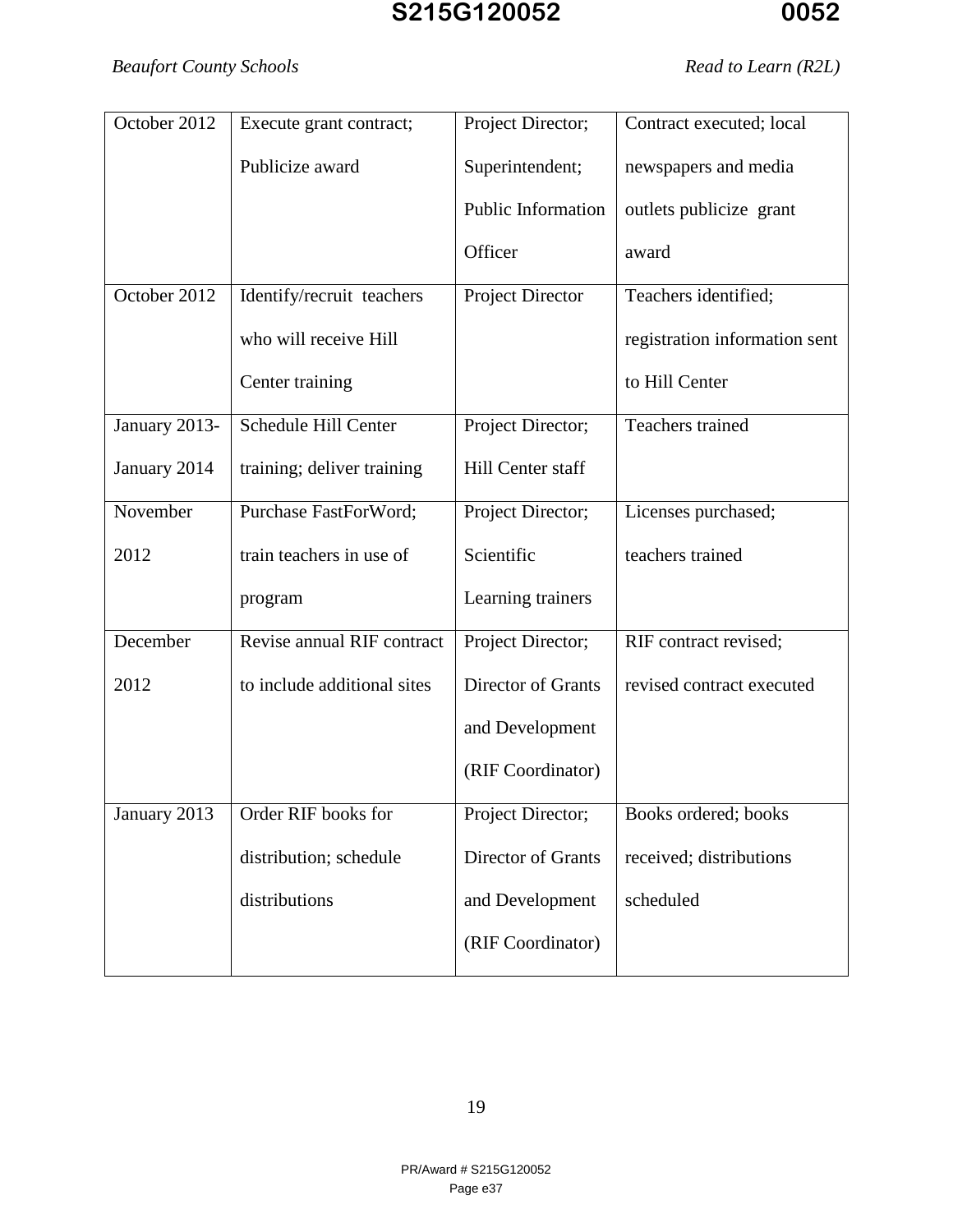| January 2013     | Administer DIBELS MOY          | Project Director;       | MOY assessment             |
|------------------|--------------------------------|-------------------------|----------------------------|
|                  | assessment; review results;    | School and district     | administered and results   |
|                  | implement interventions        | data teams              | reviewed; interventions    |
|                  |                                |                         | implemented including      |
|                  |                                |                         | afterschool tutoring       |
| May 2013         | Administer DIBELS EOY          | Project Director;       | <b>EOY</b> assessment      |
|                  | assessment; review results;    | School and district     | administered and results   |
|                  | recommend students for         | data teams              | reviewed; students         |
|                  | summer program                 |                         | recommended for summer     |
|                  |                                |                         | program                    |
| June 2013        | <b>Purchase Learning Oasis</b> | <b>Project Director</b> | Subscription purchased;    |
|                  | subscription; purchase         |                         | summer materials purchased |
|                  | materials for summer           |                         |                            |
|                  | program                        |                         |                            |
| <b>July 2013</b> | Conduct 4-week summer          | Project Director;       | Summer program conducted   |
|                  | program                        |                         |                            |
| September        | Complete APR; submit to        | Project Director;       | APR submitted to USED      |
| 2013             | <b>USED</b>                    | Evaluator               |                            |
| October 2013     | <b>Administer DIBELS BOY</b>   | Project Director;       | <b>BOY</b> assessment      |
|                  | assessment; review results;    | School and district     | administered and results   |
|                  | implement interventions        | data teams              | reviewed                   |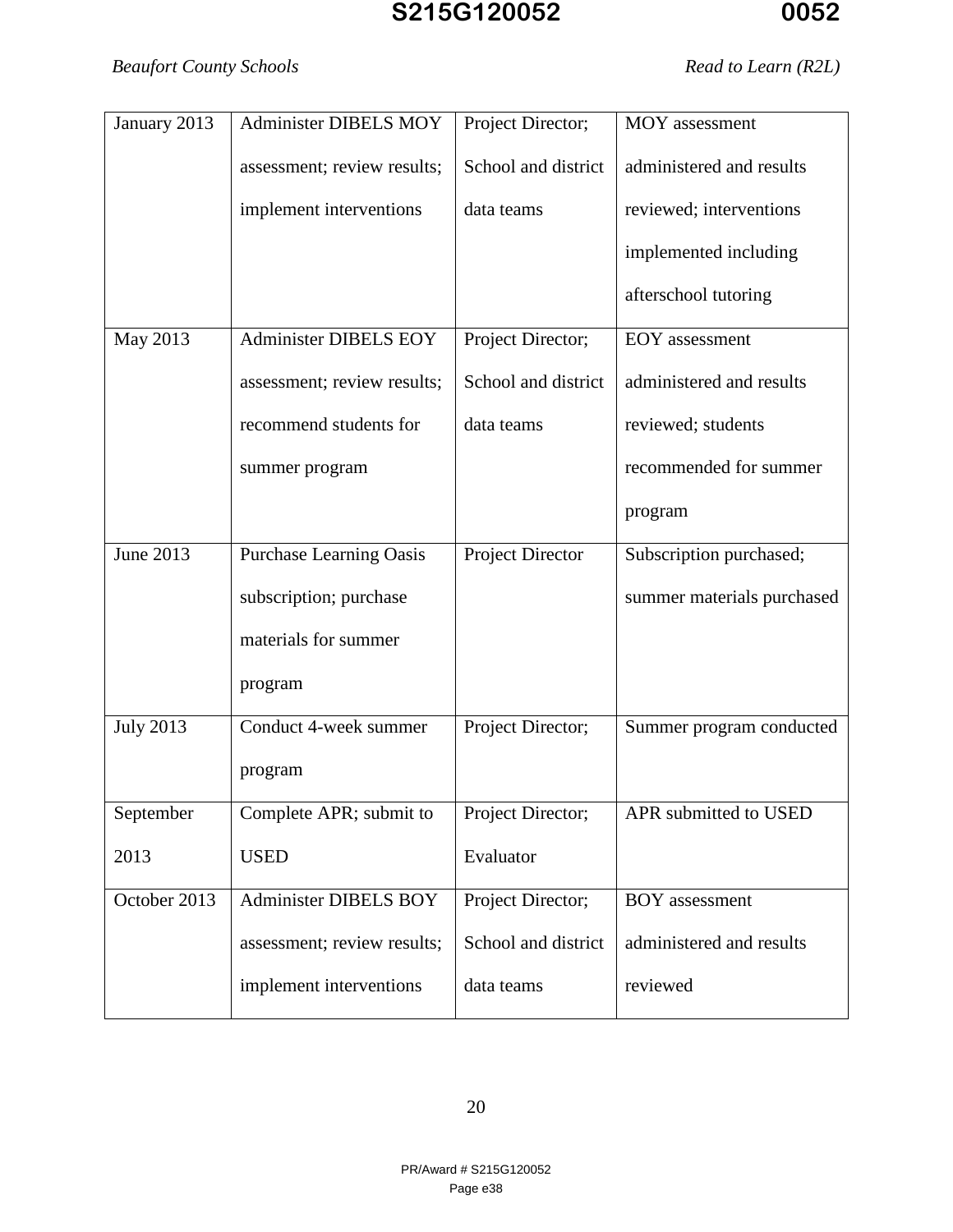### *Beaufort County Schools Read to Learn (R2L)*

| December         | Revise annual RIF contract   | Project Director;   | RIF contract revised;     |
|------------------|------------------------------|---------------------|---------------------------|
| 2013             | to include additional sites  | Director of Grants  | revised contract executed |
|                  |                              | and Development     |                           |
|                  |                              | (RIF Coordinator)   |                           |
| January 2013     | <b>Administer DIBELS MOY</b> | Project Director;   | MOY assessment            |
|                  | assessment; review results;  | School and district | administered and results  |
|                  | implement interventions      | data teams          | reviewed                  |
| May 2013         | Administer DIBELS EOY        | Project Director;   | <b>EOY</b> assessment     |
|                  | assessment; review results;  | School and district | administered and results  |
|                  | recommend students for       | data teams          | reviewed                  |
|                  | summer program               |                     |                           |
| <b>July 2014</b> | Conduct 6-week summer        | Project Director;   | Summer program conducted  |
|                  | program                      |                     |                           |
| September        | Complete Final Report;       | Project Director;   | Final Report submitted to |
| 2014             | submit to USED               | evaluator           | <b>USED</b>               |

### **(f) Quality of the Project Evaluation**

BCS will contract with EDSTAR, Inc. for an independent evaluation of this project. With its corporate office located in Raleigh, NC, EDSTAR is a women-owned, for-profit business with more than 19 years experience in education research and program evaluation. The evaluation will be conducted by Dr. Janet Johnson of EDSTAR, Inc. Dr. Johnson brings a wealth of experience to Read to Learn, most recently as lead evaluator for Math Science Partnership, NC Dropout Prevention Grants, and Supplemental Educational Services programs. EDSTAR has established a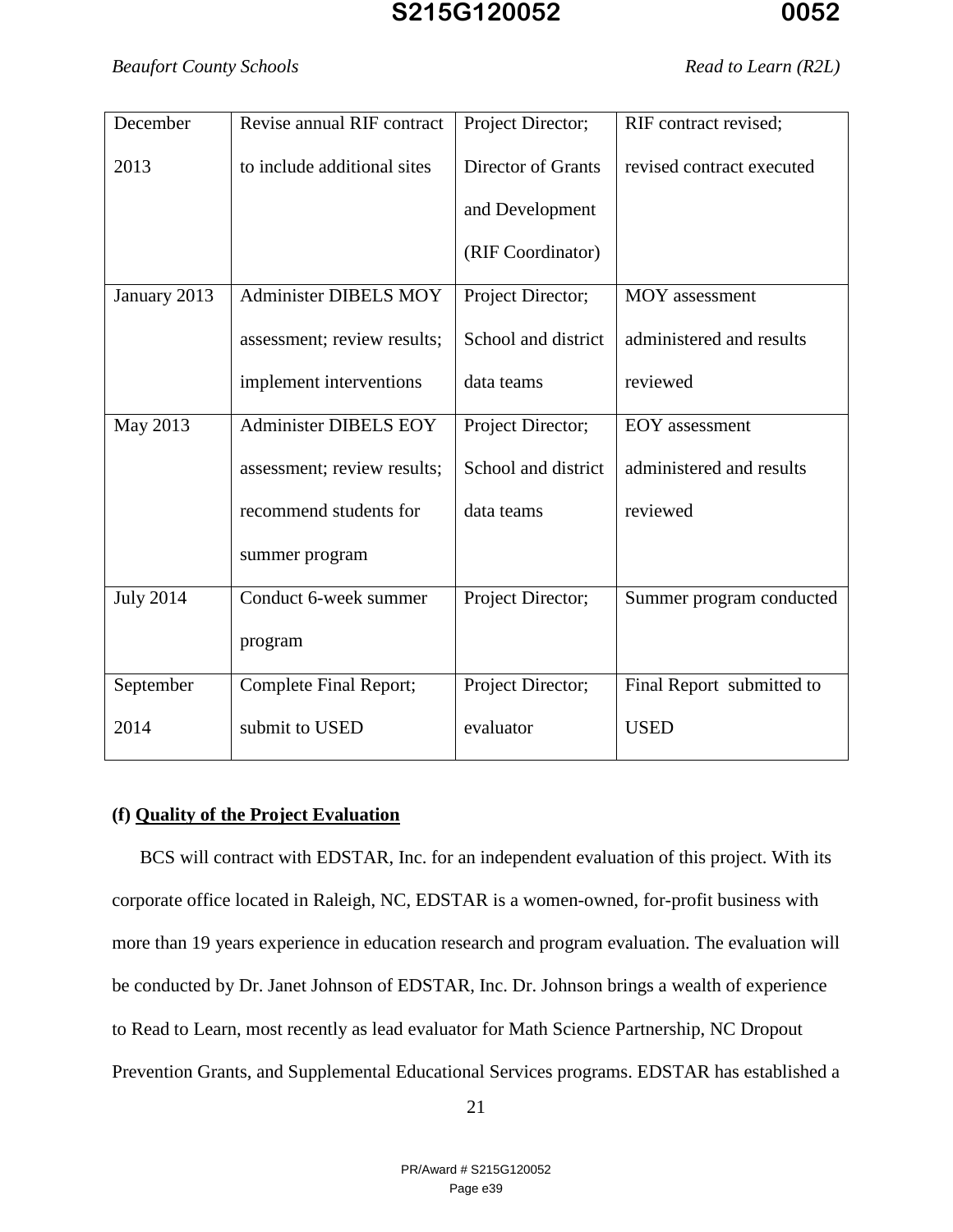#### *Beaufort County Schools Read to Learn (R2L)*

strong record regionally and nationally by conducting evaluations of large (multi-million dollar) and small grant-funded research and educational programs, delivering evaluation products in which all components are of high quality.

The quality of EDSTAR's work is grounded in a business model with features that include: a) close collaboration with their clients; b) user-friendly and economically efficient data collection tools; c) methodologically rigorous research and program evaluation; d) high quality end products that provide meaningful information to their clients; and e) secure protection of client confidentiality requirements. EDSTAR emphasizes being a resource to their clients by conducting program evaluations that will also help clients improve their program operations. While conducting the independent evaluation, EDSTAR will also provide recommendations to implement continuous improvement and achieve project objectives.

EDSTAR will conduct process (aka formative), outcome (aka summative) and impact evaluations of the project and will support production of the Annual Performance Report submitted to the US Department of Education.

EDSTAR's process evaluation will focus on how the program is being implemented. It will describe how the program is operating, the services it delivers and the functions it carries out, documenting the decisions made in carrying out the program. Much like monitoring, EDSTAR's process evaluation will address whether the program is being implemented as originally designed and is providing services as intended. The process evaluation will be an ongoing activity, occurring throughout the period of program operations. As such, the process evaluation will be a vehicle for periodically organizing and providing feedback information to key personnel information that will be useful to introducing refinements and improvements in the program.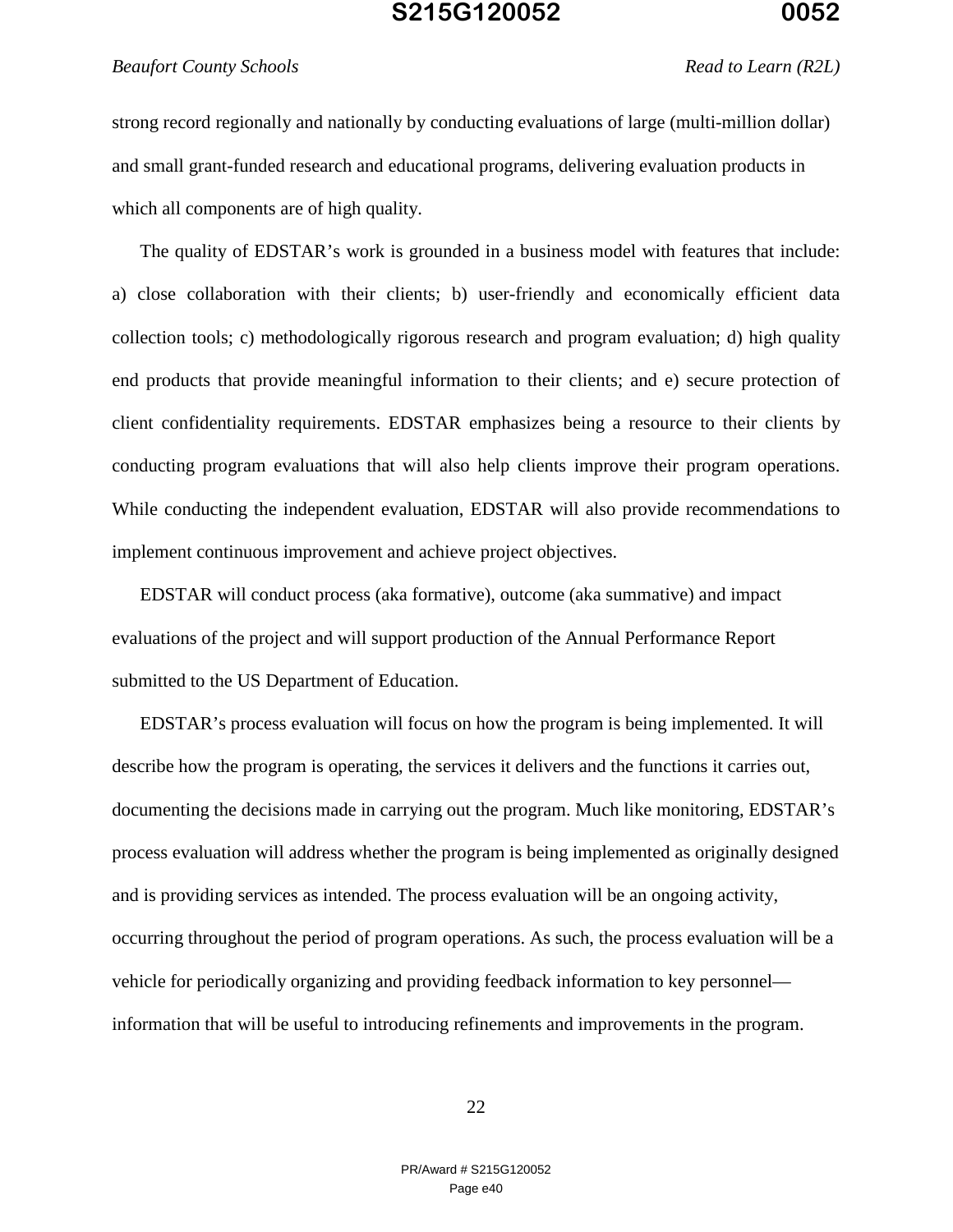EDSTAR's outcome evaluation will measure the progress being made towards achieving the goals, objectives and SMART outcomes that have been previously identified for this proposal, including the required GPRA measures. The outcome evaluation will be conducted annually and answer the overarching question, "What difference is the program making?" providing a statement about the net effects of the program at annual intervals and quantifying the changes in desired outcomes occurring as a result of the program.

EDSTAR will also produce a summary, impact evaluation at the end of the grant performance period. The impact evaluation will focus on the broad, long-term impact of program activities, as well as assess the secondary and tertiary benefits of the program that are expected to develop over the course of the project such as the extension of program activities across the district and involvement of new community partners. The impact evaluation will serve as an executive summary for school and community leaders, describing features that should be continued and/or changed to make the program more successful.

Our model of an evaluation plan establishes the logic and sequence of evaluation activities that will provide performance feedback to the project leadership at the central office and to the key personnel, Advisory Board, principals, counselors, teachers, parents and community partners involved in implementing the project at the school sites.

Evaluation methods will include collecting both qualitative and quantitative data, and performance measures from staff, students and parents. EDSTAR will conduct observations, interviews, and attend Advisory Board meetings to provide on-going feedback to program staff. Measures for the project outcomes are indicated in the following table.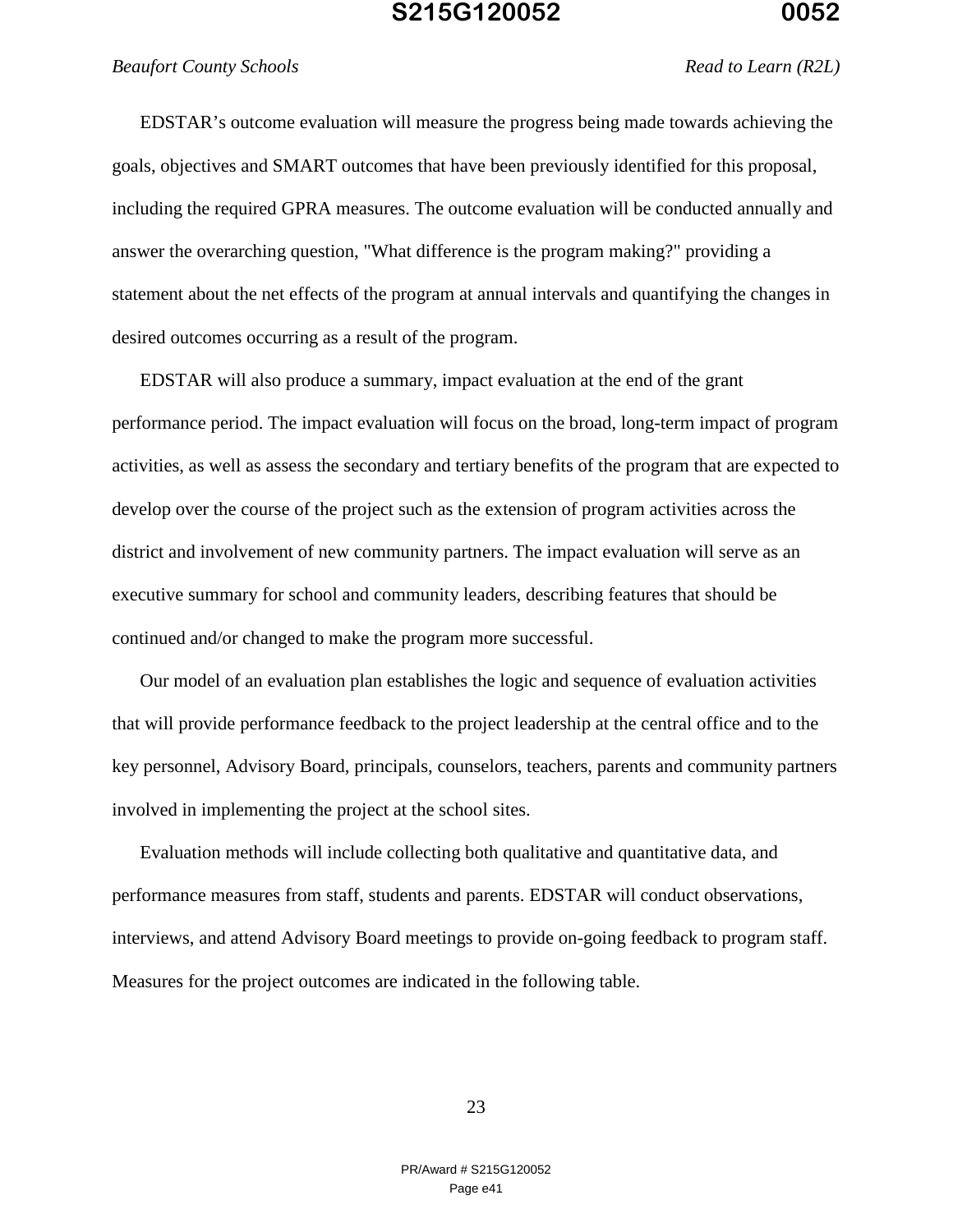# *Beaufort County Schools Read to Learn (R2L)*

| PROJECT EVALUATION CROSSWALK<br><b>Evaluation Questions</b> | Scores<br>End-of-Grade Reading | Training rosters | Training Dates and Agendas | Occument Resource Use | DIBELS data | Rosters for interventions | Review of interventions | Documentation of Programs |
|-------------------------------------------------------------|--------------------------------|------------------|----------------------------|-----------------------|-------------|---------------------------|-------------------------|---------------------------|
| <b>Outcome Evaluation</b>                                   |                                |                  |                            |                       |             |                           |                         |                           |
| The percentage of participating $3rd$ -grade students who   |                                |                  |                            |                       |             |                           |                         |                           |
| meet or exceed proficiency on North Carolina End-of-        | X                              |                  |                            |                       |             |                           |                         |                           |
| Grade Reading will increase by 50%.                         |                                |                  |                            |                       |             |                           |                         |                           |
| <b>Process Evaluation</b>                                   |                                |                  |                            |                       |             |                           |                         |                           |
| Are SMART outcomes regarding teachers who are               |                                |                  |                            |                       |             |                           |                         |                           |
| trained in HillRAP, HillHELP and Hill Center Reading        |                                | X                | X                          |                       |             |                           |                         |                           |
| Strategies met?                                             |                                |                  |                            |                       |             |                           |                         |                           |
| Are SMART Outcomes regarding targeted                       |                                |                  |                            |                       |             |                           |                         |                           |
| interventions met?                                          |                                |                  |                            |                       | X           | X                         | X                       |                           |
| Are SMART Outcomes regarding expanded learning              |                                |                  |                            |                       |             |                           |                         |                           |
| time met?                                                   |                                | X                | X                          |                       |             | $\boldsymbol{X}$          |                         |                           |
| Are SMART Outcomes regarding technology-based               |                                |                  |                            | X                     |             |                           |                         |                           |
| interventions met?                                          |                                |                  |                            |                       |             |                           |                         |                           |
| Are SMART Outcomes regarding book distributions             |                                |                  |                            | X                     |             |                           |                         |                           |
| met?                                                        |                                |                  |                            |                       |             | X                         |                         | X                         |
|                                                             |                                |                  |                            |                       |             |                           |                         |                           |